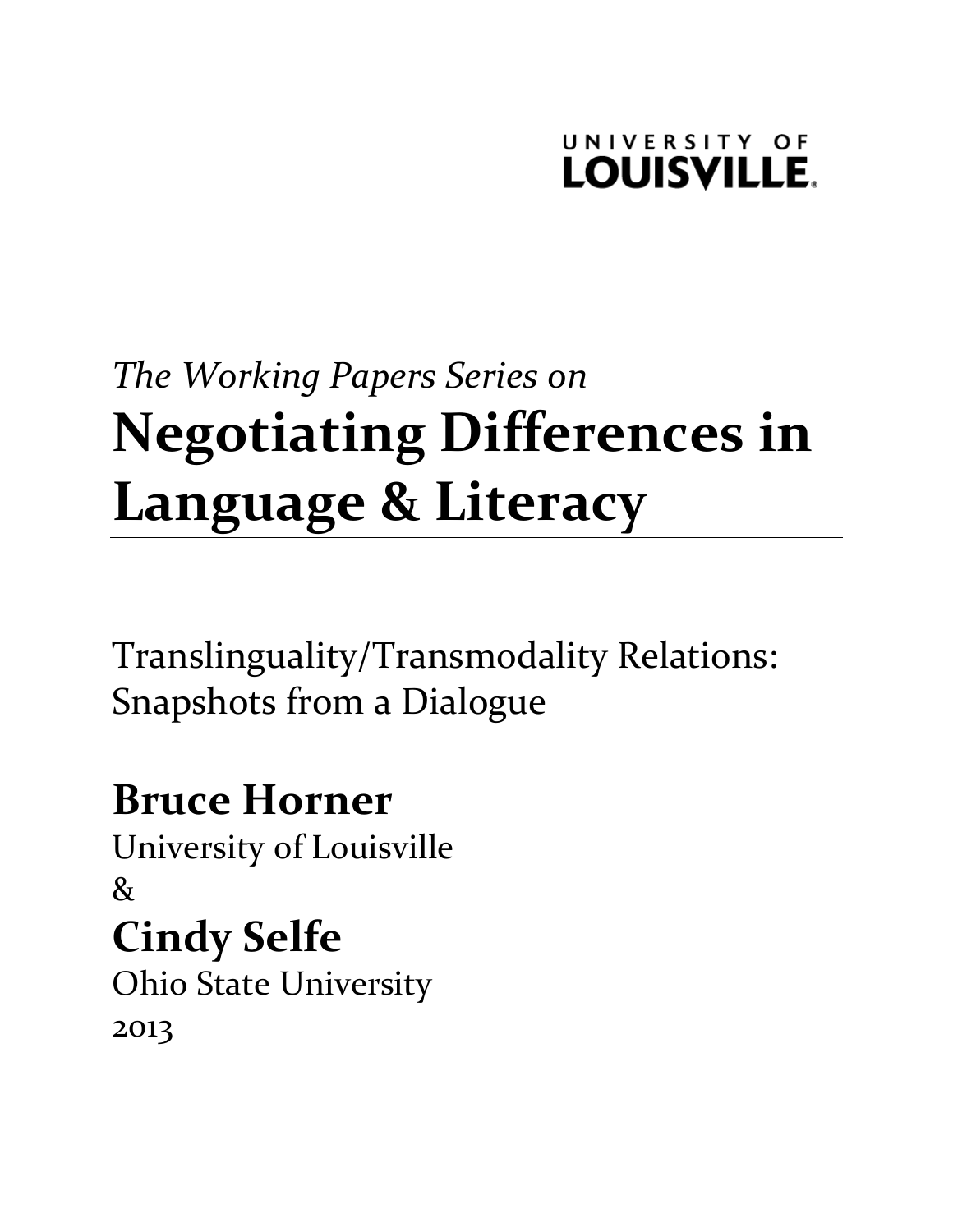#### Translinguality/Transmodality Relations:

#### Snapshots from a Dialogue

#### Bruce Horner and Cynthia L. Selfe

This collaborative piece explores the potential synergy arising from the confluence of two growing areas of research, teaching, and practice in composition (broadly defined): multi- (or trans-)modality, and trans- (or multi-) linguality. As we discuss below, these areas of concern emerged almost simultaneously in response to changes in the means and identities of those engaged in communication practices worldwide, changes that have forced compositionists to rethink all that composition entails. However, despite their common points of origination, discussions of modality have remained largely separate from discussions of translinguality, to the impoverishment of both.<sup>1</sup> This collaborative piece is meant to redress this impoverishment by exploring the overlaps, parallels, and points of intersection between the two areas of concern. The two collaborators have each been associated primarily with one of these two areas of concern. Bruce Horner's work addresses the dominance of monolingualist ideology in composition and poses what is termed "translingualism" as an alternative set of beliefs to address those problematics. Cynthia Selfe's work has been at the forefront of efforts in composition to explore and engage responsibly with the affordances of digital literacies. Despite the different trajectories of our work, we both sense a need for a more expansive view and practice of composition, whether in terms of modalities or languages of expression, and a sense that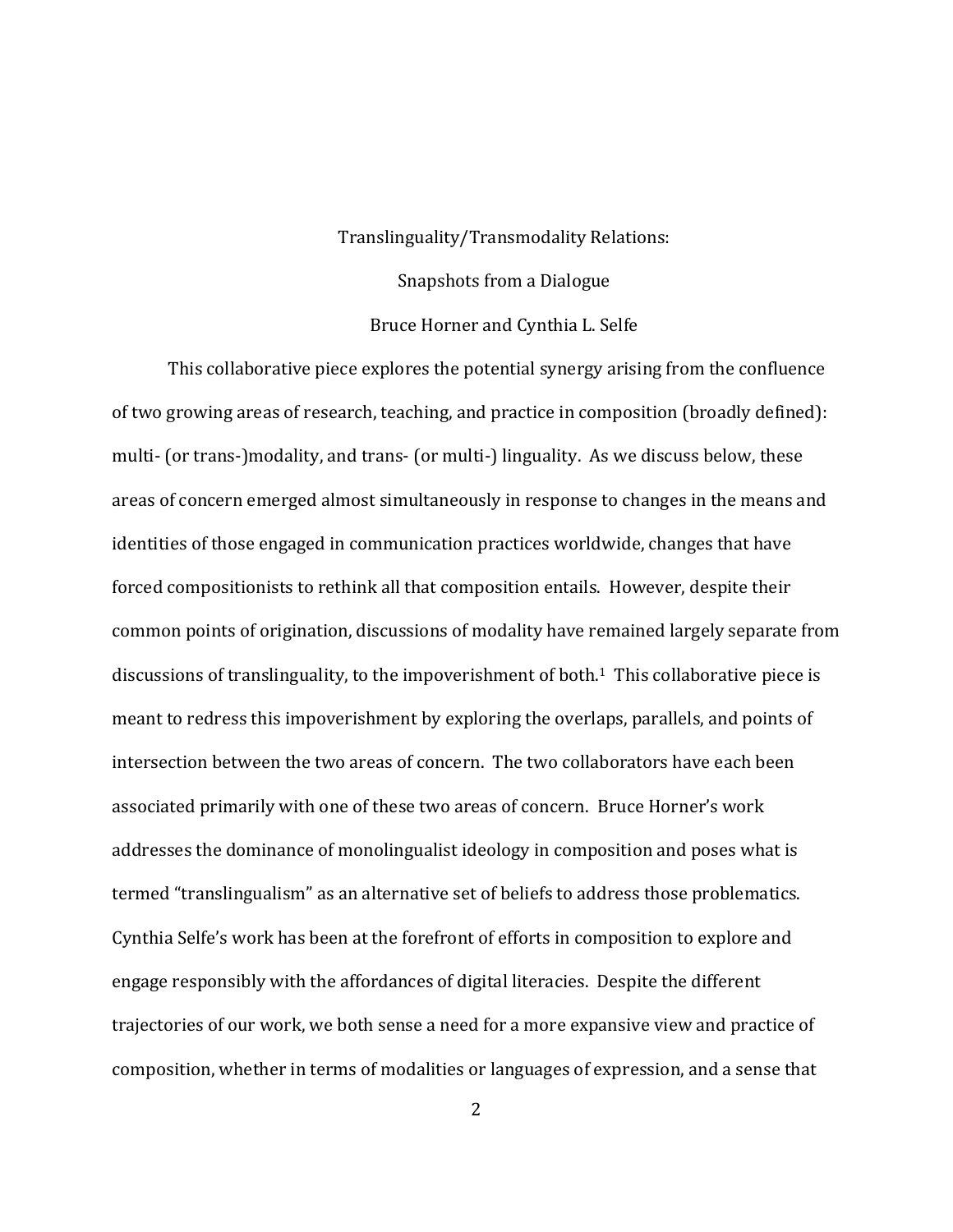we can stimulate and support efforts toward that goal by identifying overlaps and parallels in work towards it from questions about both language and modality. That shared sense is what has brought us to work on this project.

This project began and developed as a (mostly email) dialogue between the authors with questions followed by responses followed by responses and questions prompted by these responses, and so on. As this dialogue developed, we started to identify several key issues, explain ways these issues manifest themselves in specific teaching, research, and composing practices, and pose questions and challenges prompted by these manifestations. We've organized the discussion that follows in terms of these key issues, recognizing that there is significant overlap between and among them. We refer occasionally to some of the comments and questions raised in the email process leading up to this text to help explain what prompts our statements. Our project, then, is meant to operate at two levels: on the one hand, it carries out a discussion of the overlaps, points of intersection, and parallels between work on translinguality and multimodality; on the other hand, it also (and, for readers, simultaneously) engages in meta-analysis of just such discussions, leading us to conclusions about how to develop such collaborative work in the most productive ways possible. We shift, therefore, back and forth, between excerpts from our dialogue and commentary on that dialogue to bring out assumptions and problematics of the terms of, by, and with which we do, can, and might explore translinguality, multimodality, and their relations. Our overarching assumption is that such back and forth movement is necessary to the responsible conduct of any such work: work that resists quick and easy sloganeering and the commodification of composing practices that might otherwise have the potential to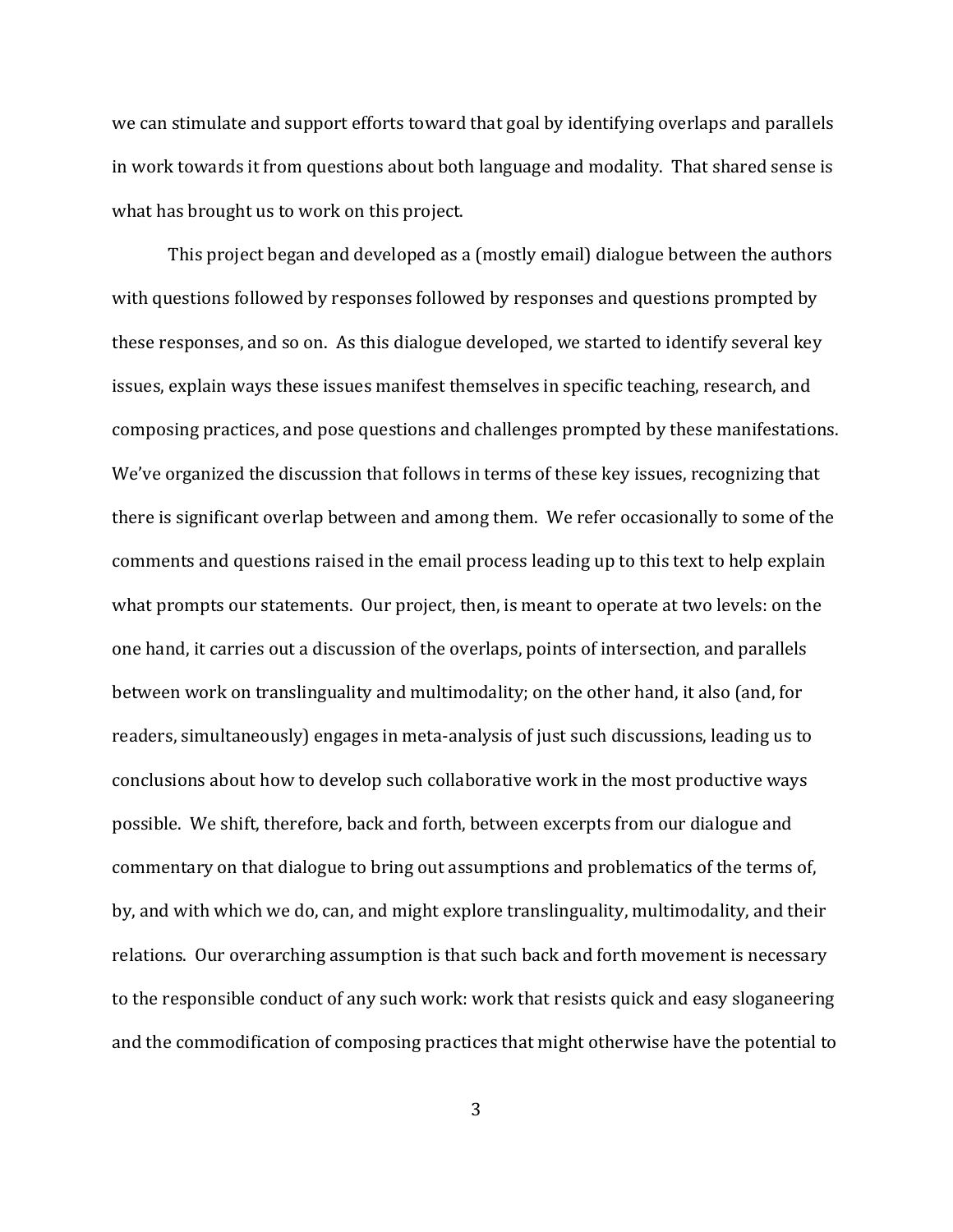transform the work, and the understanding of the work, undertaken in composition by teachers, scholars, and students to the betterment of all.

Our hopes in exploring this potential and confluence are that 1) we can better understand each area of inquiry by defining it in relation to the other, 2) we can re-define each in terms of the other, given what we believe are the significant overlaps and alignments in the concerns of each; and 3) we can better identify important questions for future research as a consequence of our efforts here to outline the current state of affairs in the research and teaching of both.

One more, crucial, point: while the text in hand obviously takes the form of traditional alphabetic print text, it does not fully represent our dialogue, or the work of the project. Of course, no medium or form can fully represent such work, but our argument compels us to work toward incorporating material digitally in a later iteration of this work—features of which we can only gesture towards throughout this (mostly alphabetic print) element of our "text."

I: DEFINING TERMS OF MODALITY AND LANGUAGE: Multimodality, Transmodality, Multilinguality, Translinguality as Alternatives to "SLMN"

The terms "multimodality" and, more recently, "translinguality" are now circulating in the discourse of composition teaching and scholarship. We trace the emergence of these terms in that discourse as a response to events "on the ground": the development and increasingly global reach and use of new communication technologies and networks for these; the increasing, and increasingly undeniable, traffic among peoples and languages;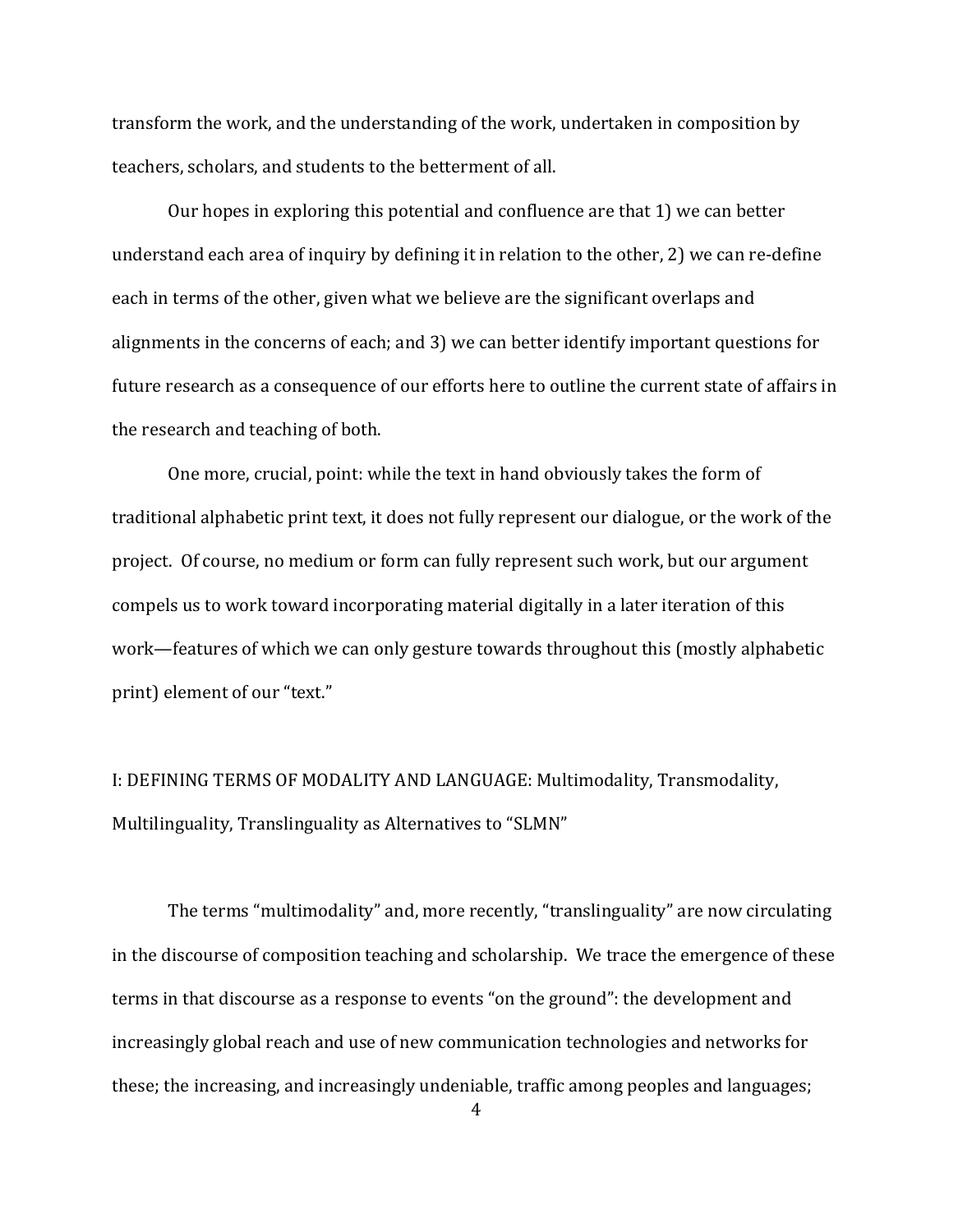and the consequent recognition by teacherscholars of composition that the assumption of a monolingual and monomodal norm for composition—as communicative practice and terrain of study—is no longer appropriate, if indeed it ever was. What seems apparent to us both is that 1) these relatively recent changes bring into visibility features of all communicative practice to which ideologies posing the "norm" of a single, uniform ("standard") language and modality (hereafter, "SLMN") have tended to suppress, but also that 2) these communicative practices are themselves materially different from past, and other, communicative practices in ways that challenge both "SLMN" ideologies and the practices now identified (ideologically) *as* SLMN. In other words, the various terms, and neologistic variants to these, listed in the title of this section represent challenges both to beliefs about the modality and language of all communicative practice (sic) and to communicative practices themselves.

Definitions and inflections of the terms "multimodality" and "translinguality" in composition scholarship and teaching represent different responses to changes in belief and communicative practice. To illustrate; early on in this project, Cindy cautions about the conduct of the project itself:

My only concern  $[...]$  is the limitations of the alphabetic in doing this job well.  $[...]$ In fact, I suspect that the success of this piece—on my end, at least—will depend on my ability to focus on specific examples/situations that illustrate these limits, or, at least, that illustrate why people (other than academics!) feel so compelled to turn to multiple modalities to make meaning and why academics (especially those who specialize in semiotics) ought to blessed well pay attention to these efforts and take them seriously instead of ignoring/dismissing/diminishing them as somehow less intellectual, less effective, less... (fill in the blank).

So, this piece may well need some online accompaniment—in fact, I think it would be cool to experiment, for instance, with what each of us can—and cannot—say in the different modalities and even perhaps render parts of the argument in multiple ways and using multiple modalities.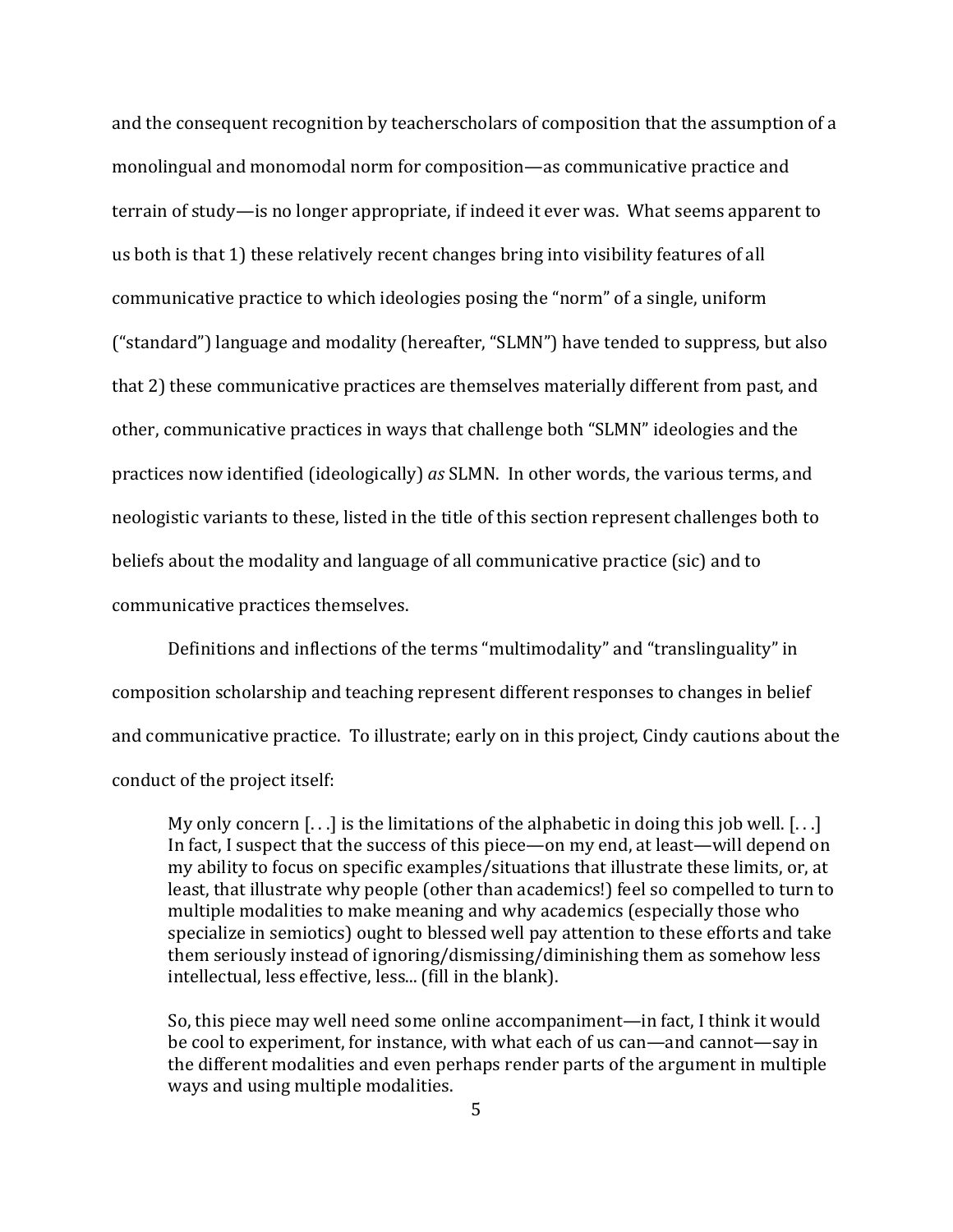Cindy's caution draws on at least two definitions of multimodality: as a set of material

practices to which people (especially people other than academics) turn to make meaning,

and as a set of beliefs that such practices might allow composers (the authors) to break out

of the limitations of SLMN, a set of beliefs obviously at odds with dominant SLMN ideology.

We see a concern about treating multimodality as a fixed set of practices in the

following exchange. The exchange starts with a caution regarding fetishizing practices,

then turns to the strategic advantages and limitations of specific terms:

**Bruce**: How do we exploit the shift in perspectives that encounters with unfamiliar language/modal forms can produce without then fetishizing these at the cost of retaining dominant restricted understandings of the familiar? How do we learn to recognize the "strange"/"new" in the "familiar"/"old" and the "familiar"/"old" in the seemingly "new" or "strange"?

**Cindy**: Bingo! And not only recognize these unfamiliar forms, but try them out/experiment with them to see what they offer, tell us, show us.

**Bruce**: The "multi-" prefix works against this in seeming to require an additive model of change: counting the number of varieties, whether of languages or modalities, and identifying how they are configured (e.g., meshed or switched between) hence the introduction of the "trans-" prefix as an alternative meant to focus on cross-language and mode work and the need for negotiation (and the difficulty people have of understanding this as anything other than a peculiar way of invoking the enumerative framework for grasping difference.

**Cindy**: I have no problem with "transmodal" as long as we include a discussion about how it is connected with multimodal both in terms of *awareness and production practices*, and the discussion is situated historically, and what specific kinds of work we are hoping to suggest with "trans."

**Bruce**: I think your point about needing both awareness and production practices corresponds to my comments  $[...]$  about needing both a change in dispositions and practices. Which makes me wonder if we need to separate these out for analytic or pedagogical purposes: e.g., multimodality as the means toward transmodality as the goal, albeit with the usual cautions about means becoming ends? Another possible way of putting this is to consider how we keep the focus on work across boundaries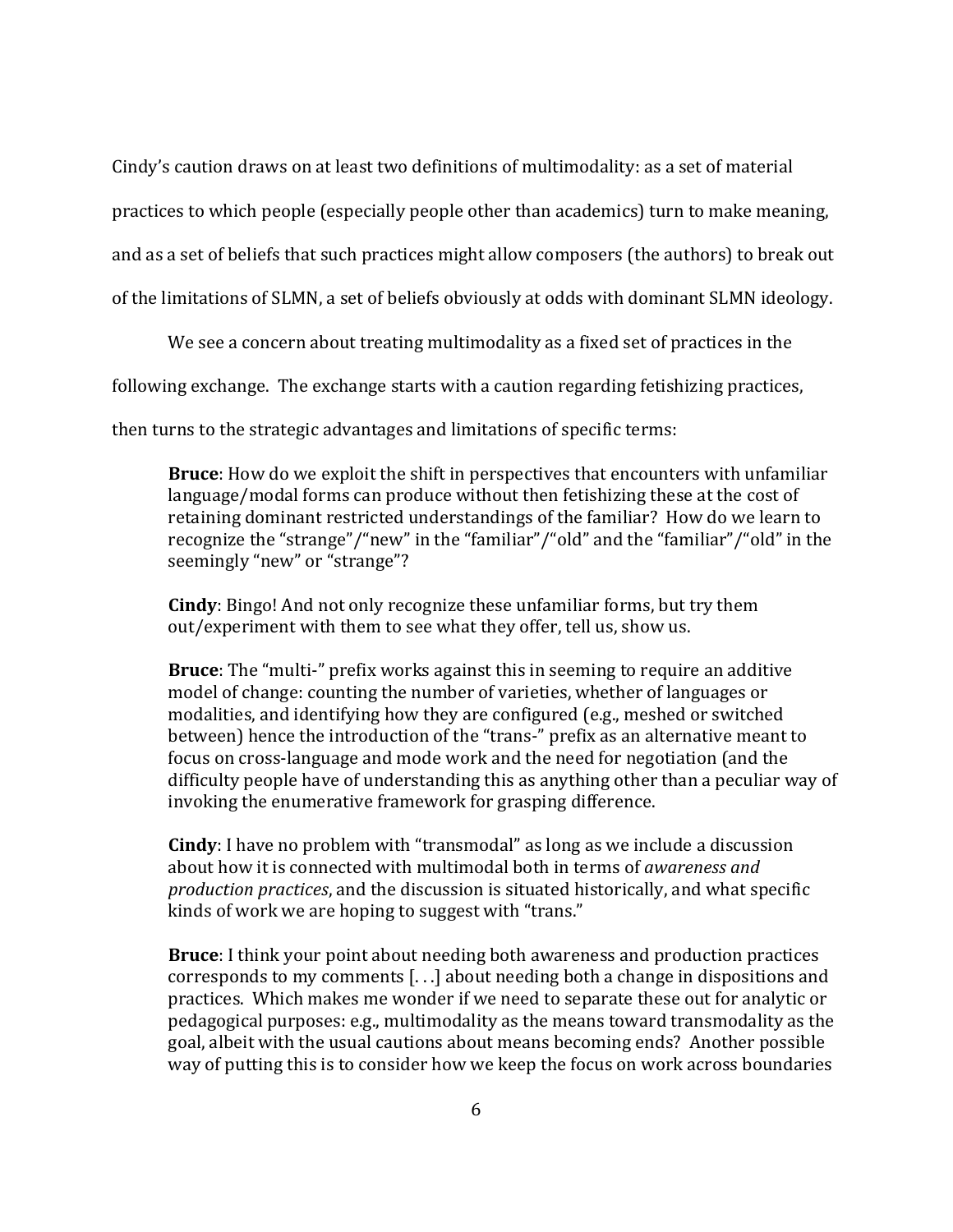of language and modality rather than seeing our task as one of selecting from a menu of languages and modalities?

**Cindy**: This is a great question. I'd rather tackle the problem head on (getting beyond the "piling up" suggested by the plurality model—linked, I suppose to what Brandt talks about with her "accumulating" model). But how, then to avoid the idea of "selecting from a menu of languages and modalities?" is harder!

Bruce, reviewing the literature (!) on translingualism, brings out a somewhat different

notion of translinguality and transmodality as in fact "dispositions":

[C]hallenges to monolingualist ideology recognize the degree to which we are all always multilingual: that, in Pennycook's phrase, for example, English is a language "always in translation." These challenges would seem to call for a shift in dispositions rather than engagement in specific practices the dominant has trained us to recognize as multilingual/translations. But instead, the still dominant definition of multilingual resurfaces, leading to the celebration of what we've learned to recognize as multilingual and dismissing of what we've been taught to think of as monolingual.

The parallel in discussions of multimodality seems to be a tendency to adopt a celebratory stance toward practices that dominant ideology has trained us to recognize *as* multimodal and to push to the background or dismiss as unduly restricted those practices that this same ideology has trained us to recognize as, well, monomodal. As in questions of language, specific practices are removed from history and treated, instead, as in themselves having specific significance and effects across contexts.

Here Bruce insists on a distinction between specific material practices, on the one hand,

and, on the other, beliefs about/dispositions towards those practices, suggesting that the

very notions of monomodality and monolinguality are misleading, manifestations of SLMN

ideology rather than (actual) practice, hence Bruce insists that

what's needed  $[...]$  is a way to grasp how specific practices are multimodal despite the blindness to that multimodal character that dominant culture's training has led us to—and I don't think we can say that the medium in itself controls this (e.g., the alphabet) but, rather, the ways we've been trained to grasp things like the alphabet. (music parallel: Western music notational practice can and has seemed to limit both what is recognized as music and the components comprising music  $[...]$ , most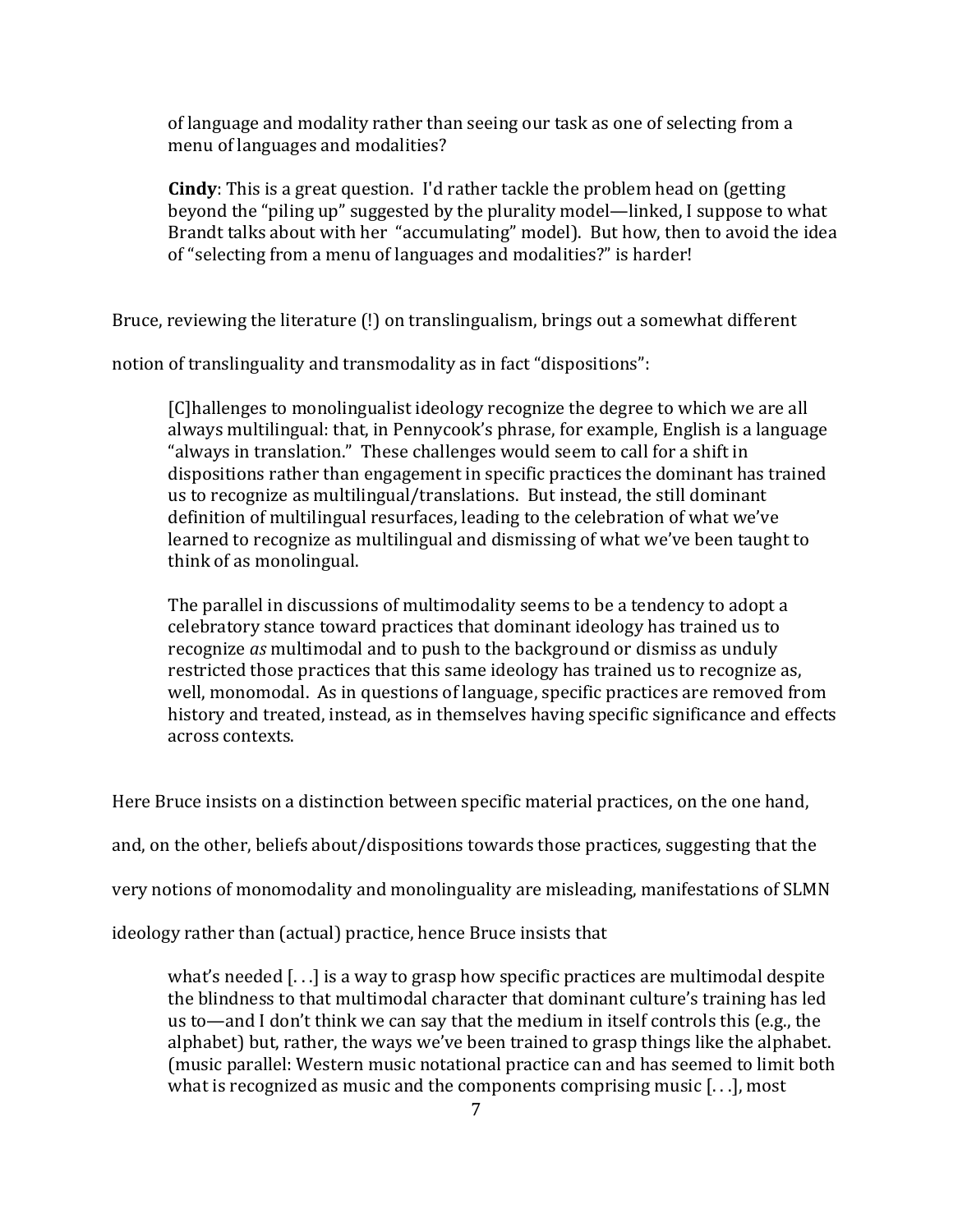obviously in restricting the pitch relations recognized to those of the 12-tone system; but this limitation is not so much the effect of the notational system itself as it is an effect of trained dispositions toward that system, leading to restricted ways of putting it to use and modifying it as needed.)

But as Cindy observes in her response, these distinctions aren't so easy to maintain:

 $[P]$ art of what is happening with multimedia/multimodality/transmedia/transmodality is tied to/situated within digital composing environments where people have access to composing tools that allow for different forms of hybrid mediation. As the engineers says, "When the only tool in your tool belt is a hammer, every problem looks like a nail." So in composing environments, if your only tool is a pen or a piece of paper, or a word processor the common sense approach (given dominant ideology in departments of English) often includes "writing" that happens primarily with words (although it includes, as always, other modalities).

Here Cindy foregrounds the effect of material social environments on dispositions, rather

than treating these as discrete from them. This same exchange and dynamic between

disposition and material social environment surfaces more forcefully in the following

excerpt from our exchange:

In the opening, Bruce, in cautioning against fetishizing specific language practices,

insists on distinguishing between a translingual disposition and a specific language

practice, positing that

One can acknowledge the legitimacy of the "translingual" position while engaged in practices that appear monolingual (and vice versa), and one can acknowledge the legitimacy of the transmodal position while likewise being engaged in practices that appear from dominant perspectives to be monomodal (and vice versa).

Which prompts Cindy's important demurral and qualification:

**Cindy**: Well, yes! At the same time, I want to work within the profession to the profession to the same. encourage more teachers not only to *recognize* or "*acknowledge* the legitimacy of the transmodal position," but also to *encourage/experiment*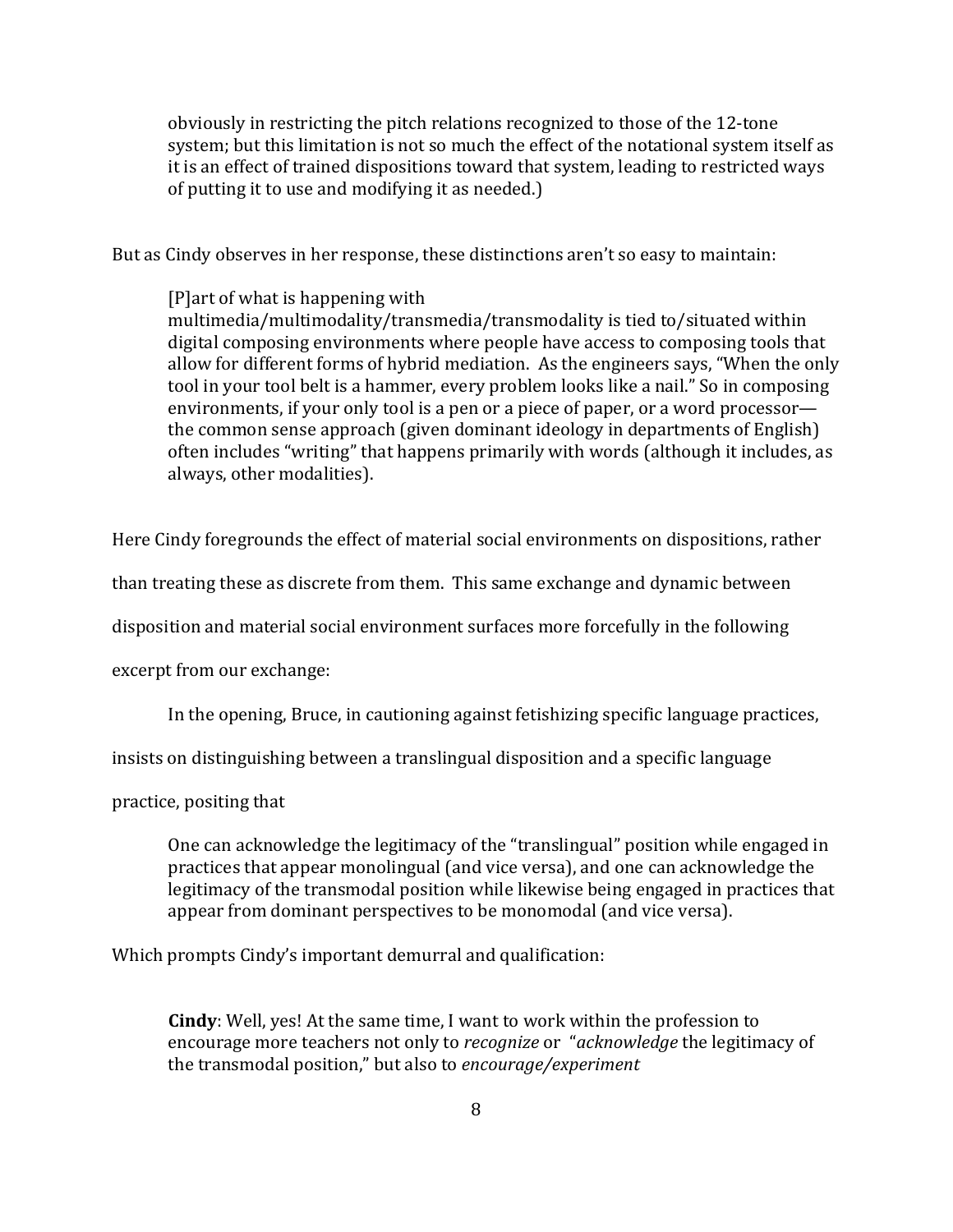*with/try* more transmodal production, to experiment with different semiotic ways of composing meaning—and to help students do so as well.

We see a similar dynamic at work in the following exchange, which is initiated with Bruce expressing concern about the power of analytic categories to "overwhelm and limit our understanding of the phenomena being studied/taught." Here, however, the issue is how the effort to break past limits of analytic categories—language and modality—can lead to a flattening of important distinctions: to allow a focus on continuity to obscure important differences. Bruce begins by pointing to problematic distinctions produced through categories:

The most obvious example in language study is the categorization of languages and language varieties. On the one hand, it seems useful, for analytical and political purposes, to identify boundaries distinguishing one language/language variety from another. On the other hand, for other analytical and political purposes, those boundaries seem highly problematic (see Gal and Irvine; Parakrama). The equivalent is true of the category "language" itself as a demarcation of a far more complex ecology of practices. Recall here David Olson's observations not only that there are "aspects of speech [that] are not represented in a writing system" but also that "writing systems create the categories in terms of which we become conscious of speech," leading us to "introspect our language along lines laid down by our scripts" (122, paraphrasing Whorf). $2$ 

Following Olson's warning (cited above), it seems ultimately problematic to distinguish between language and modality. Dominant conceptions of language offer a highly attenuated, restricted sense of all that goes on in the activity of "language acts" (a.k.a. communicative acts). Kress acknowledges this in calling language multimodal ("Multimodality" 186), vs. thinking of language as itself a discrete mode. Conversely, it seems appropriate to recognize modalities as a feature of language. From this, it no longer makes sense to treat language, whether as writing or speech or both, as apart from the "multimodal."

Cindy responds with another demurral and qualification: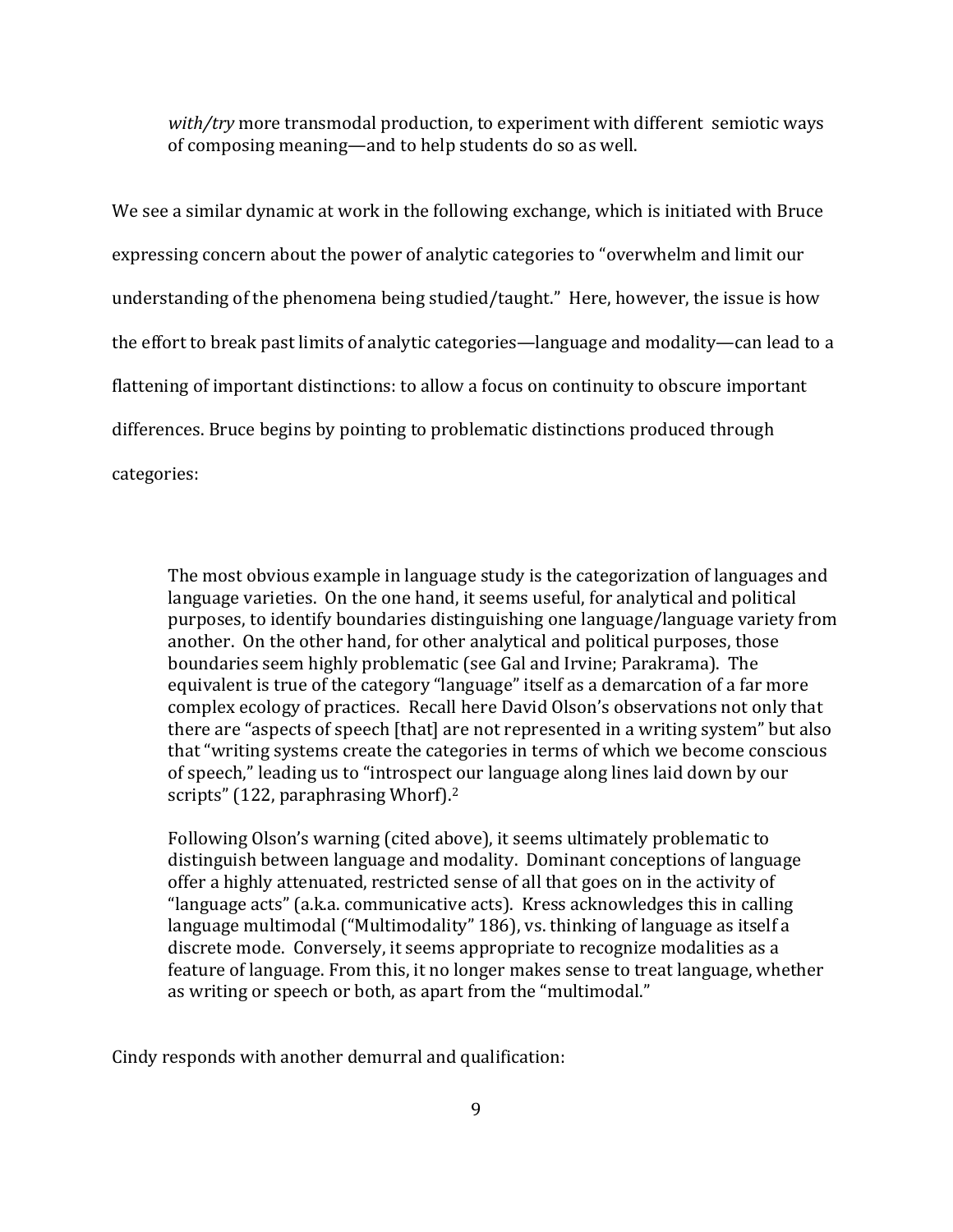Well, yes and no. I think it is quite true that all language use is multimodal. I'm not sure that all environments for linguistic exchange are created equal in regards to the modal mixing they accommodate. For instance, while print texts have always mixed some modalities of expression (words and visual information, for instance), digital environments allow for different kinds/varieties of mixing. Here, I'm thinking of the ways in which print text and video/audio texts can be juxtaposed/combined in a single composing environment. So, while multimodal/transmodal texts have always been present in our lives, I think it might be justified to say that new production tools and environments offer very different ways of accomplishing multimodality that we have come to do in print works.

#### To which Bruce adds:

So while all language practice is multimodal (using the terms *language, practice,* and multimodal as "mass" nouns), language practices are not multimodal in the *same ways,* and the differences among/between them are significant. A radio play is not the same as a live theater performance or a television broadcast, even though they're all (in quite different ways) multimodal, and the differences are quite significant from the production, distribution, and reception ends.

\*!\*!\*

How might we make productive sense of these exchanges in forwarding specific definitions? Tentatively, we conclude the following. First, we see the need to remind ourselves to distinguish between analytic categories and practices to which they are applied, the latter of which, as fluid phenomena, can never be fully represented by the categories invoked. Instead, categories serve as lenses that inevitably distort as they clarify. This appears to be the thrust behind Bruce's caution against consigning specific practices to the monolingual/monomodal dustbin: their seeming monolingual/monomodal character may be more the effect of our mode of analysis than an accurate representation of their actual status as practices. Here the emphasis on dispositions toward modality and linguality has force: we need to be wary of the power of monolingual-ist, monomodal-ist, dispositions to distort our sense of the practices under consideration. This danger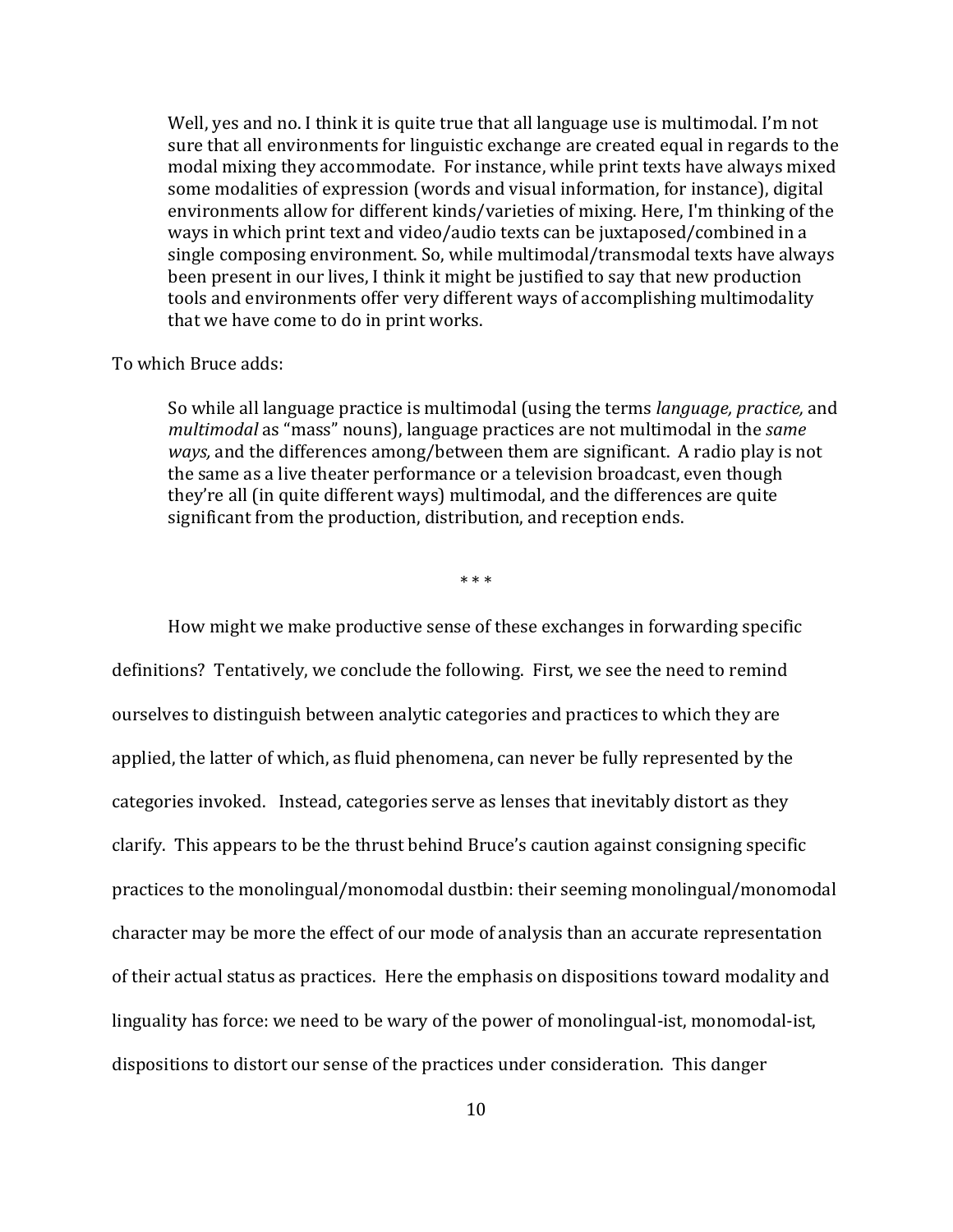manifests in two ways: the tendency to view practices not "marked" as multimodal or multilingual as SLMN; conversely, the tendency to conflate practices "marked" as multimodal or translingual with multimodal/translingual dispositions, when their non-SLMN character may be more apparent than real. $3$ 

Second, and paradoxically, we also need to recognize the effect of specific material social environments on dispositions toward language(s) and modalities. As we've already suggested, the emergence of changes to communicative practices—most obviously, the development of digital communication technologies and global communicative networks, less obviously, the increasing traffic of (exchanges and changes to) peoples and language practices, reinforced and changed as well by global communication technologies—has contributed to the increasing visibility of, and questions about, language and modality. The "new" communicative practices—those that dominant dispositions lead us to recognize as different—also force a re-evaluation of and change to those communicative practices those dominant dispositions had led us to see and experience as simply "natural," the "norm."

Third, and relatedly, while in one sense we might say that, from a specific disposition toward modality and/or linguality, everything is always already translingual/multimodal, it is not the case that all practices are translingual and/or multimodal in the same ways, nor is the experience of them. Thus, we might agree with Pennycook that "English is a language always in translation" while insisting on differences in the kinds and experiences of its translation. (English, for example, is often experienced by users as not "in translation.") Likewise, we can grant the multimodal character of seemingly monomodal practices (e.g., alphabetic writing) while also insisting that such practices do not deploy modalities in the same ways as other (necessarily) multimodal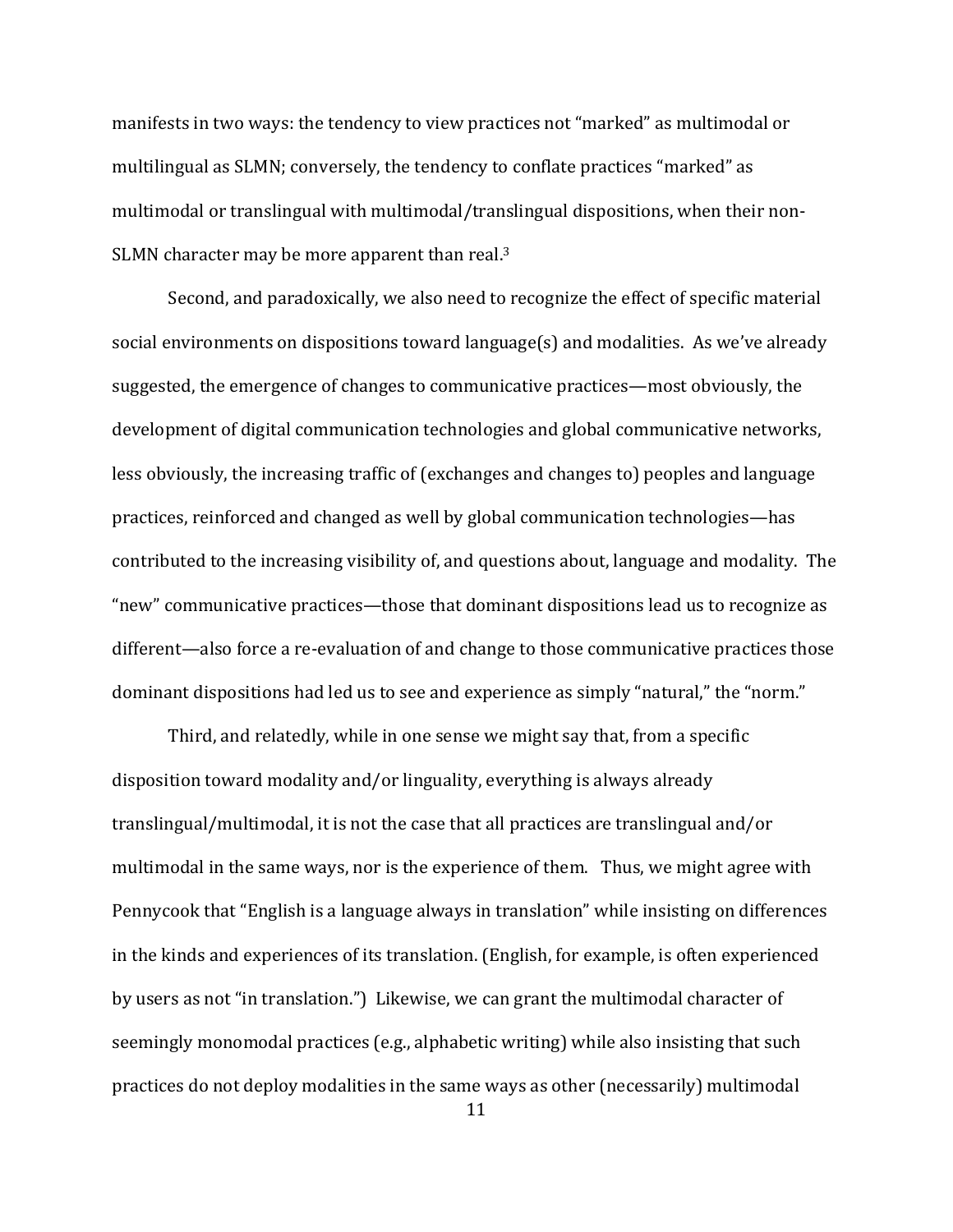practices (and, further, that the ideological residue of specific practices has significant

effects on the production and experience of them). This suggests a need for pedagogies

that would bring the experience of the transmodal and translingual character of all

productions to the fore of consciousness.

We see this articulated in the following exchange:

**Bruce**: [we need to think] of our work less as discovery of the new and more as the recovery and recuperation of alternative dispositions toward meaning making practices, including both those our dominant training has led us to recognize as monolingual or monomodal and those that training leads us to think of as multi- or trans-lingual/modal.

**Cindy**: [B]ut at the same time, we can't dehistoricize/remove such discussions completely from the context of a rise of extended computer networks/the increase of digital tools for composing/the practices of multimedia composition online that have, in part, given rise to the contemporary interest in multimedia composing. **Bruce**: So we need both to recover/recuperate and to consider significant changes/gaps between old and new. Hard to do without either fetishizing new or overlooking those gaps (vielding to the temptation to see only continuities and overlook differences).

In light of all this, rather than understanding modality and linguality in terms of fixed

("defined") categories and practices, we pose the following questions of definition as more

productive in bringing out the dialectical relations between dispositions and practices with

language and modality:

- What are the material social conditions of composing possibility for the deployment of language and modality (including available and competing dispositions toward and training with these)?
- How are modality and language deployed (or might they be deployed) in this composition? To what end? Demanding, or expecting, what kinds of work? How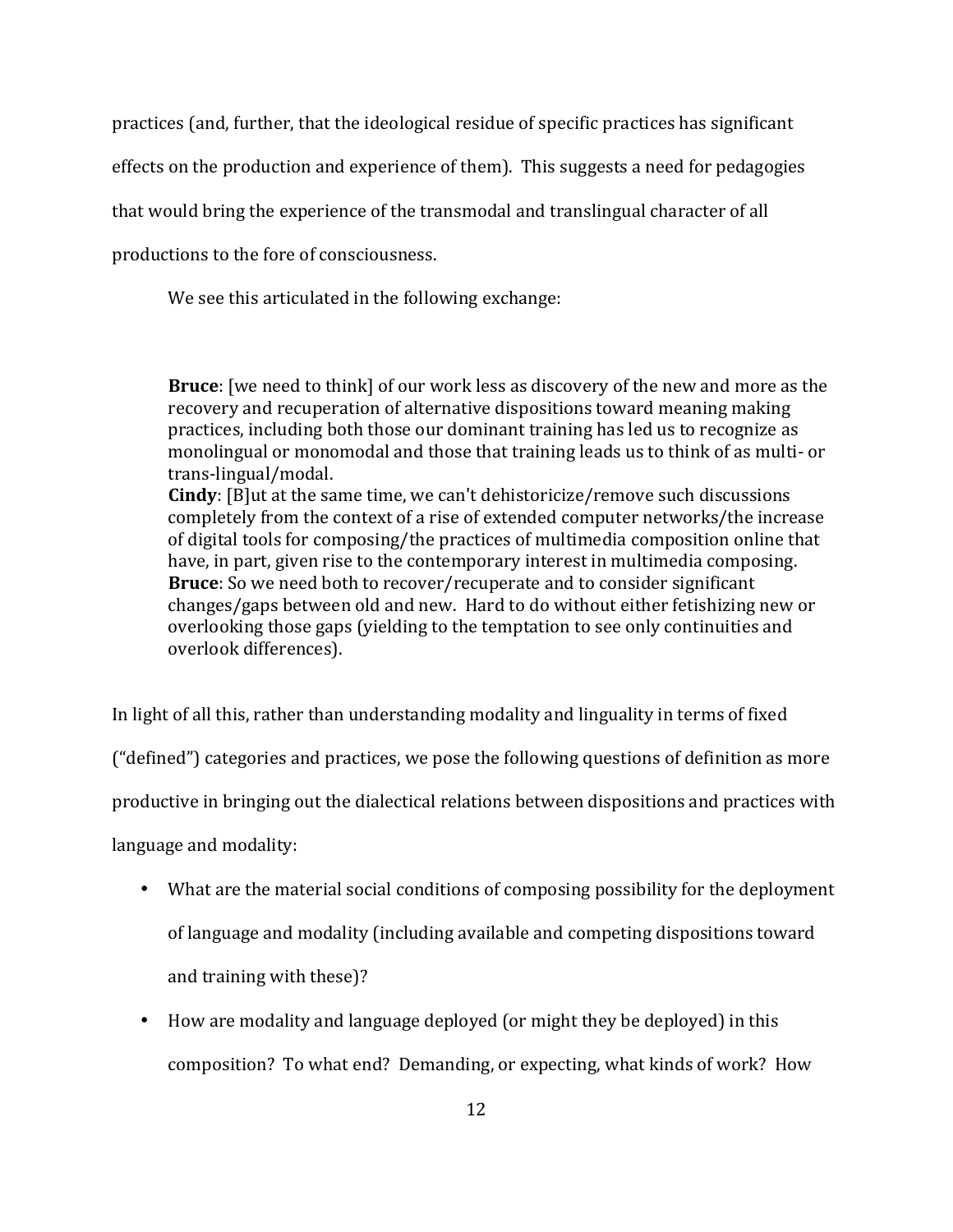does such deployment work on and with the conditions of its composition, distribution, and reception?

• In what ways do our current analytical categories of modality and language need to be revised to accommodate differences in the ways this composition engages these?

#### LABORING WITH LANGUAGE/MODALITY: PRODUCTIVE FRICTIONS

Work on both translinguality and multimodality brings on and requires friction through the resistance arising with any encounter with difference. Work is, well, work hard work on and with materials and culture—concrete labor. In our discussions, we identified two related forms of labor that those pursuing translinguality and multimodality must engage: 1) the labor of reception integral to the "production" of meaning, and 2) the labor, in the sense of the difficulty, in working across differences of language and modality/ies, especially when some of these appear to be unfamiliar to us.<sup>4</sup> However, we recognize the tendency, in some discussions of language and modality, to elide this labor by treating languages and modalities as operating independent of practice and practitioners in short, independent of concrete labor. The result in these cases instances and leads to the problematics ensuing from commodity fetishism.

Sense 1: The Labor of Reception

Perhaps as a consequence of being in "composition," the two of us tend to focus especially on "production," conventionally defined: the writing/making of meaning by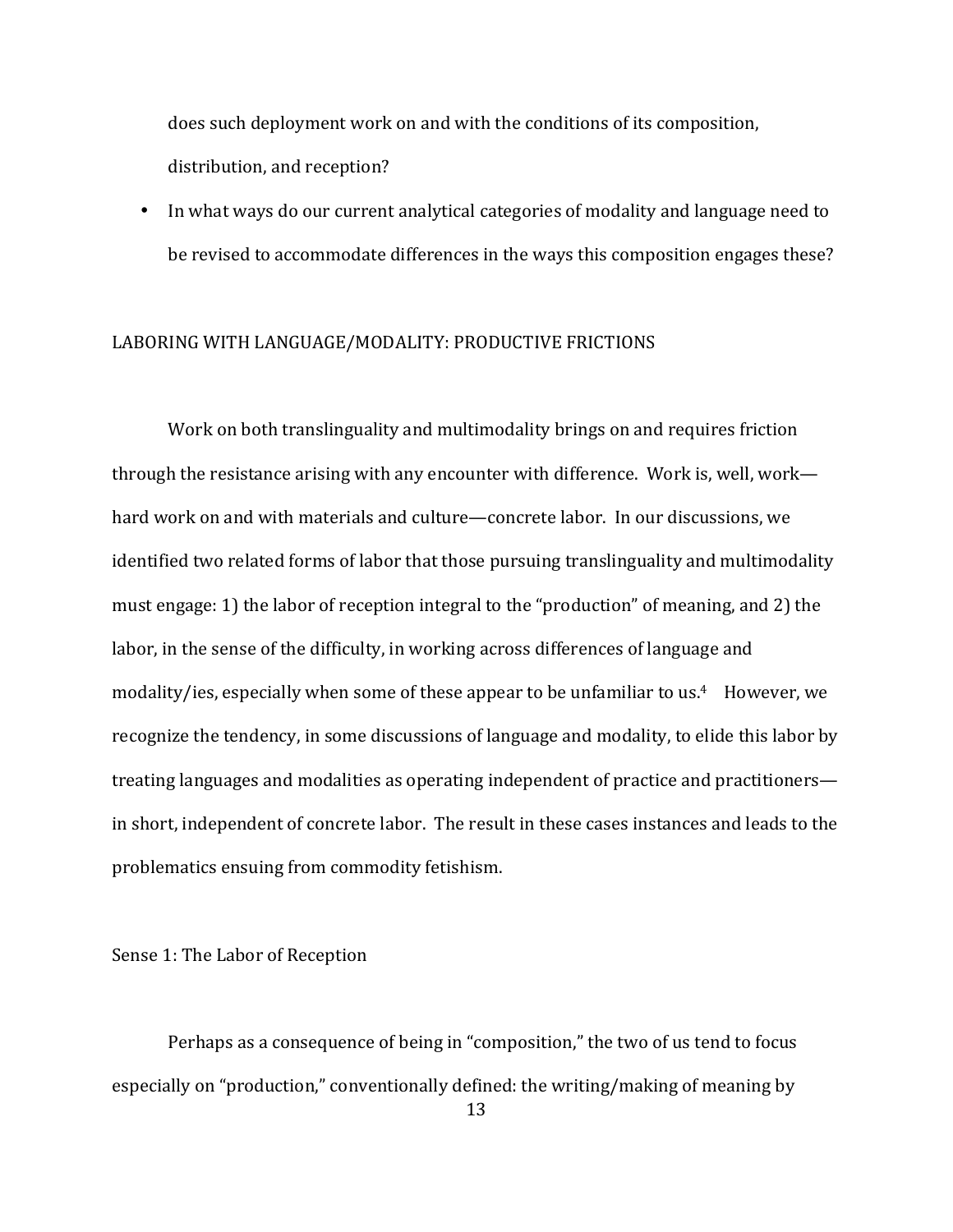students and other writers/makers. This risks neglect of the important role played by those reading/listening to/viewing/touching what is "produced" in making meanings out of it—i.e., the role these themselves play in meaning production. We're thinking here of Jackie Royster's and Krista Ratcliffe's important work on listening, and Bourdieu's oft-cited statement on the difficulty of being heard.<sup>5</sup> To guard against this neglect, it seems that any learning of production needs to be integrated with attention to the dynamics of reading/writing (broadly defined), and to traditions of reception (reading//viewing/listening/interpretive practices). This would necessarily include the dynamics of power relations, since people in positions of power (e.g., teachers, editors) are often positioned to assess the worth of the labor of the writers/composers. The accoutrements of being so positioned have historically included the authority to refuse to engage in such labor and to offer instead, as if it were legitimate, facile glossing. Conversely, the requirement for such labor of reading is historically assigned to the subordinate—the non-native, colonized, the othered by race, class, gender, ethnicity when reading the writing of the dominant (e.g., canonical British Literature, the law). Who is expected to learn and adapt to whose language, and endure the cost of such labor?

There is a parallel elision of the labor of reception in conflations of a medium with modality, whereby use of a specific medium is thought in itself to produce specific effects, rather than a specific social practice with a medium producing certain effects (all evidence to the contrary notwithstanding). The false assumption that what is called music, or some kind of music, will in itself have specific effects (in invocations, for example, of music as the universal language, or Bach as producing ethereal effects) illustrates this false conflation and elision of labor (of listening and training in a particular listening practice, leaving aside

<sup>14</sup>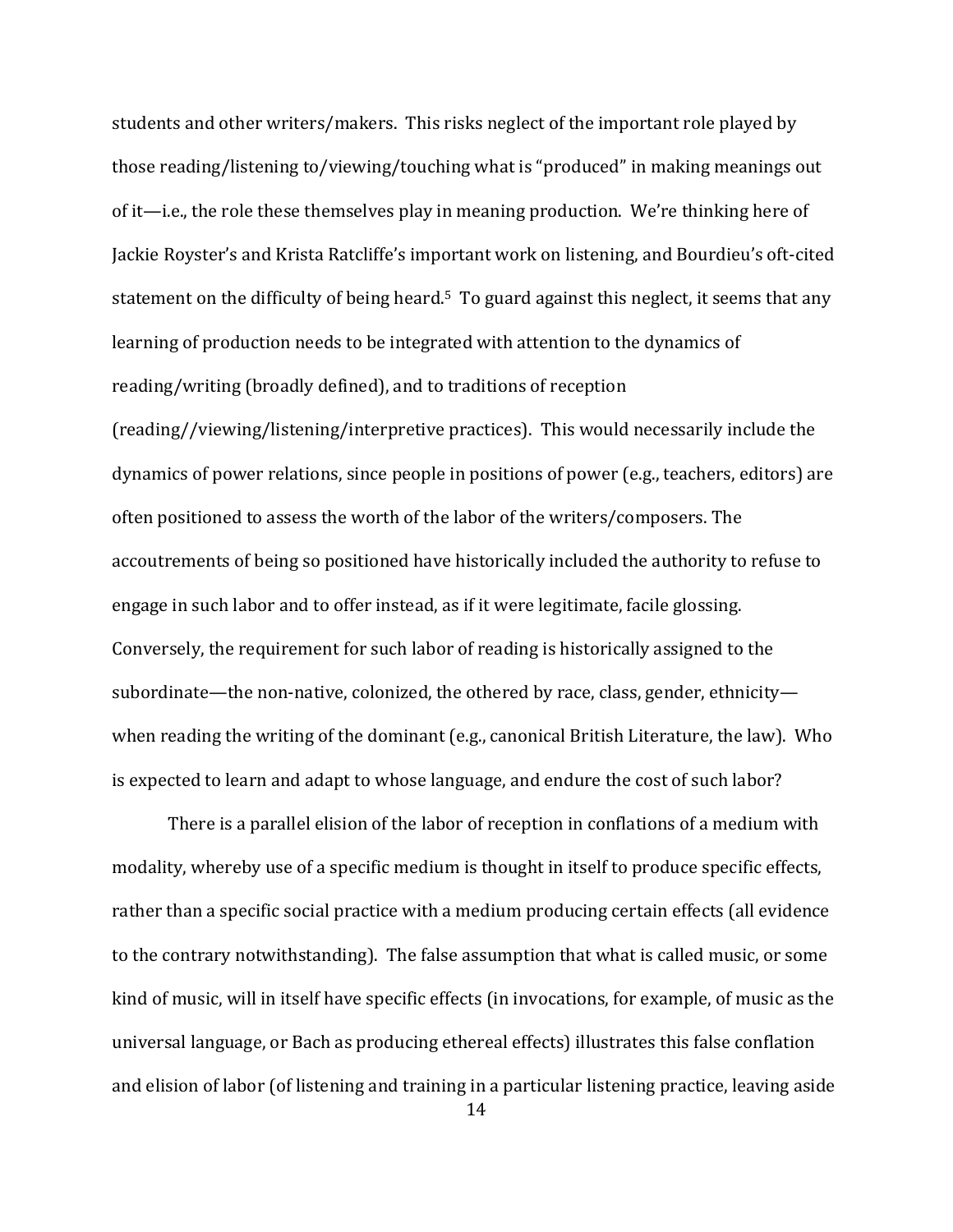the labor of the production of specific acoustic phenomena). When the performance does

not vield the expected experience, the listeners are judged as defective.

**Cindy**: H'mm, in U.S. colleges, similarly the labor of reading texts that are primarily alphabetic is often assigned by teachers/scholars to students who must read the writing of published writers and who then must in turn try and replicate that performance in the papers they produce. This is often linked to an historically sedimented fetishizing of alphabetic/print text (a fetishizing of a set of modalities?) as *the* modality of education/reason.

**Bruce**: The notion of fetishizing a set of modalities seems crucial: we're not just teaching a format but a modality, and not just in the sense of a medium but a way of engaging with and understanding engagement with that medium, and, as you point out, the status of that medium (as the medium of education/reason, as you observe).

Some extreme examples of fetishizing specific languages—French as the language of reason or diplomacy, Italian the language of love (or is it the other way around?), English as the new global lingua franca, Spanish as the language of poverty, Germany as the language of science, and so on—more clearly illustrate the occlusion of language users' labor with the language, and their working/reworking of these with every utterance, whether produced or "heard." The labor necessary to meaning production, by both the "makers" and "receivers" (readers/viewers/listeners/performers) through a working/reworking of modalities/media, is occluded through fetishizations of these. Even the notion of "affordances" seems to attribute to specific media/modalities the effects of specific practices with these, overlooking the role such practices play. It's the training (in composition, performance, listening) that "affords" these effects, not the technologies of production as ordinarily defined.

This treatment of modality and language as in themselves producing specific effects is encouraged by the prefix "multi-." The term "multimodality" suggests an array of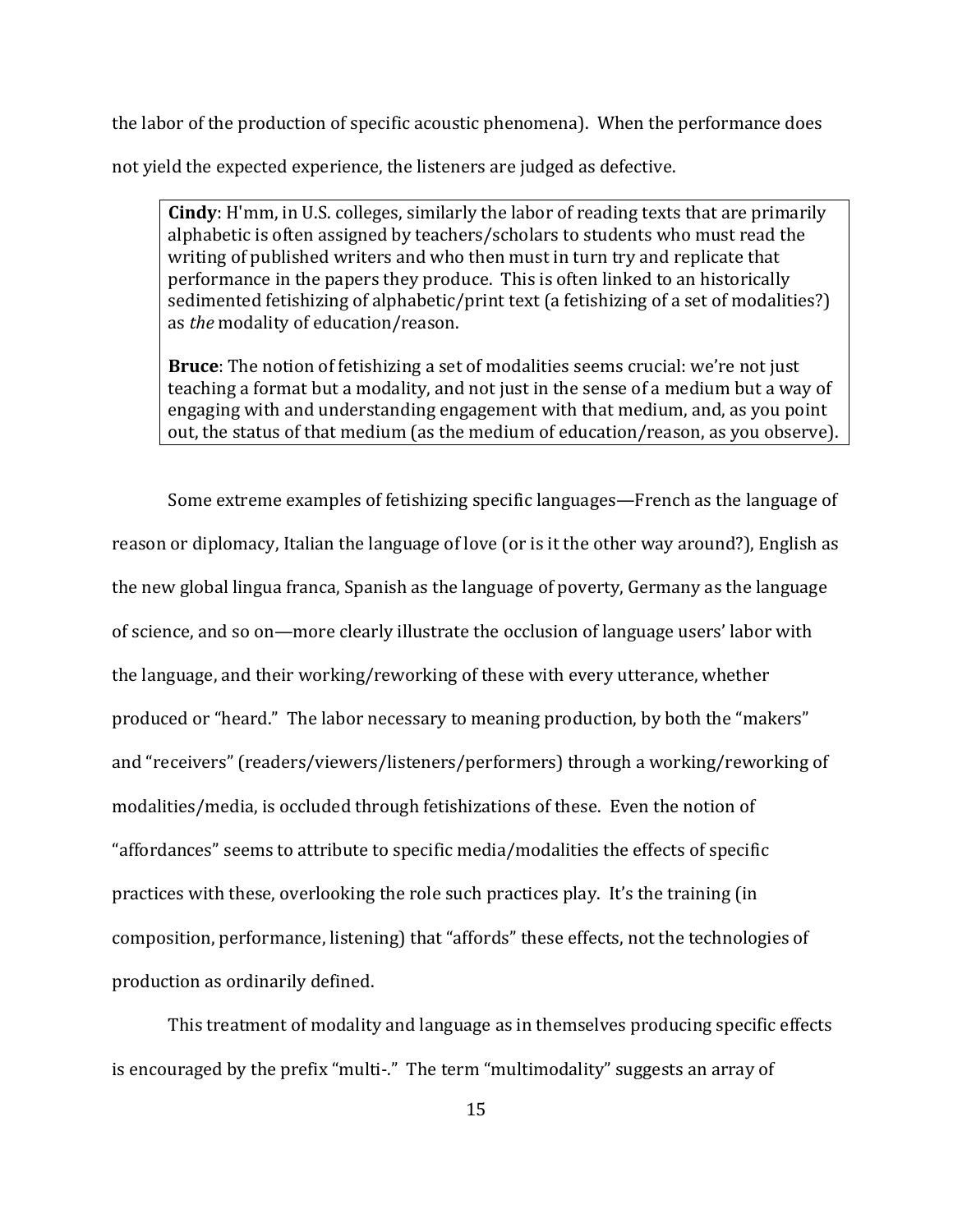discrete modalities which one can then choose from among (viewed as resources), just as the term "multilingualism" suggests an array of discrete languages which one can then choose from among, switch between, or even "mesh." Distinctions among these various "modes" and "languages" don't hold up under scrutiny. Absent such scrutiny, there is a slippage between "modality" and "medium" (following the notion of "multimedia") that leads to restricting understanding of the experience with a particular technological medium to a particular sense (say, printed text understood as associated with the visual). That slippage overlooks the necessary labor of readers/viewers/listeners in their encounters with a particular medium and, more broadly, traditions of reading/viewing/listening practices, and the ultimate inextricability of the senses as they work and rework (with/on) particular media, whether printed alphabetic words, film, audiotape, dance, f2f speech. In other words, dominant understandings of traditions of engagement with specific media (that one approaches speech [and music] only as an aural/acoustic phenomenon, vs. also always simultaneously visual and tactile, say) abstract from the complex of the experience/event a highly reduced understanding of the "mode of production" (to invoke a different sense of "mode"). This qualifies how we answer the question about the relation between acknowledging a plurality of languages/language varieties/modes and the danger of treating these as an array of discrete resources.

Labor, Sense 2: Resistance to Moving beyond SLMN

There may be a parallel between the resistance folks have to arguments for learning new media and the resistance folks have to arguments for moving beyond monolingualism.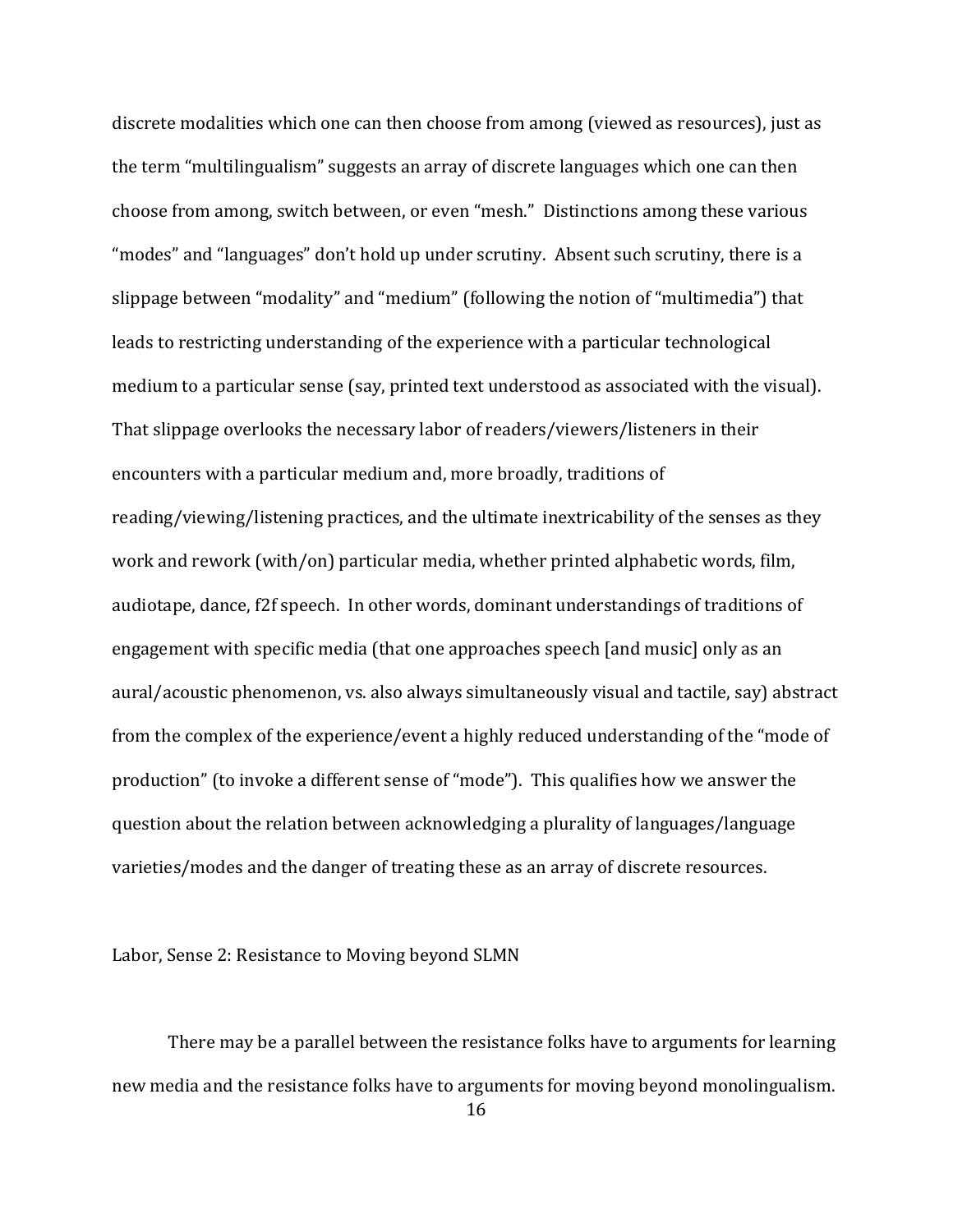While it's tempting to dismiss this resistance as a manifestation of adherence to SLMN ideology (and while often enough that may well be the case), we need to attend to the work necessary to such shifts in practice and perspective. These are not simply beliefs to be shucked off but shifts in material social practice that require not only access to hardware, say, but also time, effort, training, and so on.

However, part of the problem here may be that what seems to be demanded is more than what is being demanded: conventional definitions of multilingualism, for example, seem to demand that individuals develop a putative "native-like" fluency in more than one language (see Horner, Donahue, and NeCamp). Dominant understandings of language competence as an individual achievement of mastery of a "target" language, and the myth of native-speaker fluency (as if all speakers of a given language have identical fluency in all aspects of that language) then lead people to feel personally defective for failing to achieve native fluency in more than one language (or even one language), and to imagine that what is being asked of them is far more lofty and unreachable than it is.

We suspect a parallel/coterminous debilitating belief about communicative competence is operating in people's resistance when they appear to be confronted by demands to be "fluent" in seemingly "new" modalities and communication media. So how do we introduce and advance an alternative view of competence in our work with our colleagues and students (e.g., one that locates competence as an ongoing and collaborative achievement)? This of course leads us directly to matters of pedagogy.

#### PEDAGOGY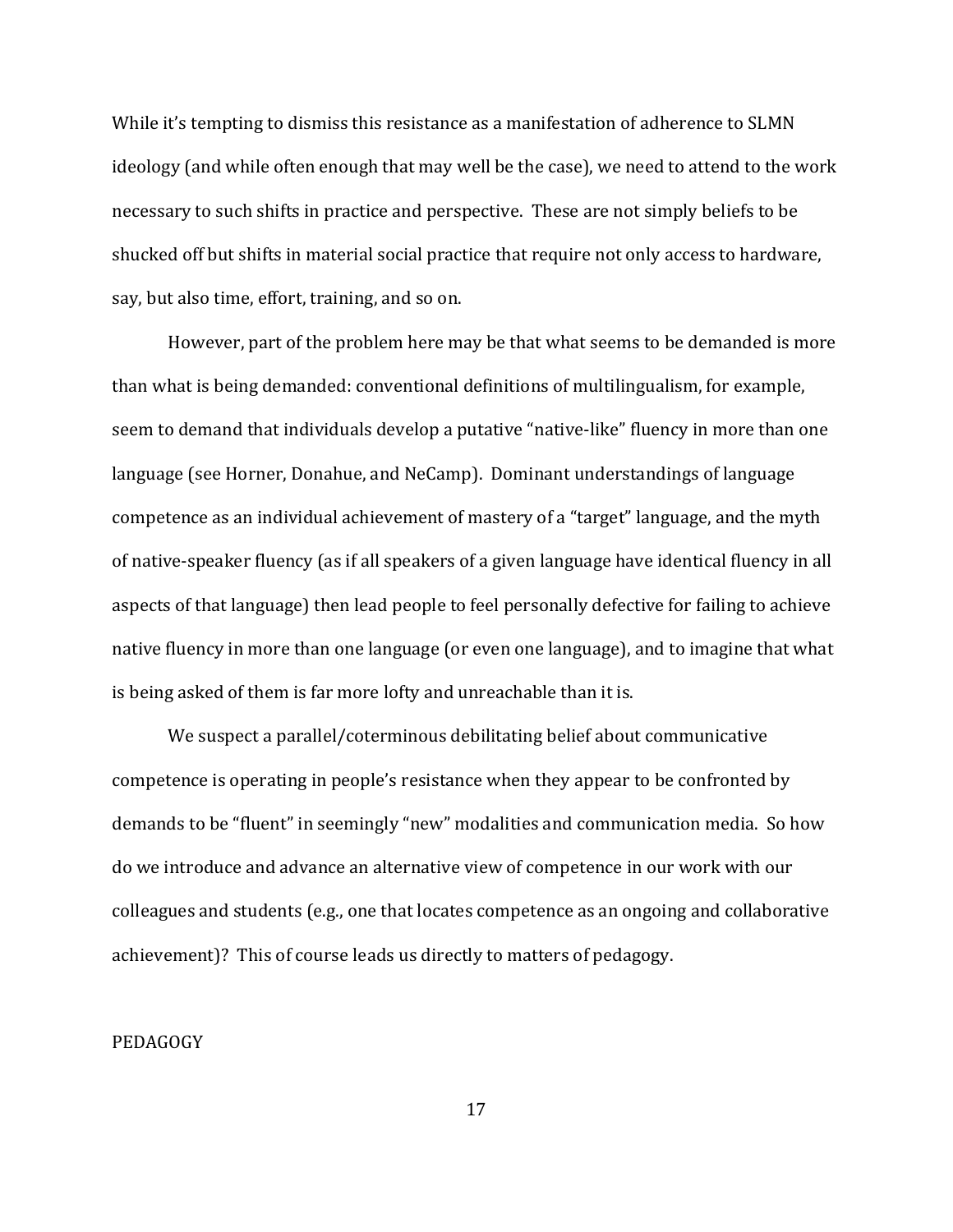Our discussion pushes toward four forms of resistance, and strategies for making productive use of that resistance, in pedagogies addressing translinguality and trans/multimodality.!

The first, already touched on, is the resistance prompted by a debilitating, if false, sense that what is being demanded is a new and complete fluency with multiple languages and modalities. The failure to acknowledge the inevitable labor involved in any working with language and modality, and belief in the chimera of "native-like" fluency with these, produces an oppositional resistance to what would otherwise be a productive engagement with differences in modality and language that any work in composition entails.

We might respond in pedagogically productive ways to the first kind of resistance by demonstrating (through example and making visible our own and others' experiences) both the broad range of linguistic and modal resources ostensibly monolingual/monomodal individuals already use in their ordinary work in and outside academic settings, and conversely to demonstrate the chimerical character of claims to the kind of perfect native fluency in language and modality. The always ongoing work with, on, and across languages and modalities in speech—with the seeming successes and failures encountered daily—can help to illustrate this, as can the fluctuating degrees of "fluency" in speaking with others over space, time, and social settings. We can also highlight continuities across languages/modalities. In the case of languages, etymology can help us (teachers and students) learn to see the strong interrelations among languages. In the case of media and modalities, there are obvious overlaps both in the design of technologies (e.g, keyboards, the metalanguage for describing digital writing) and corollaries.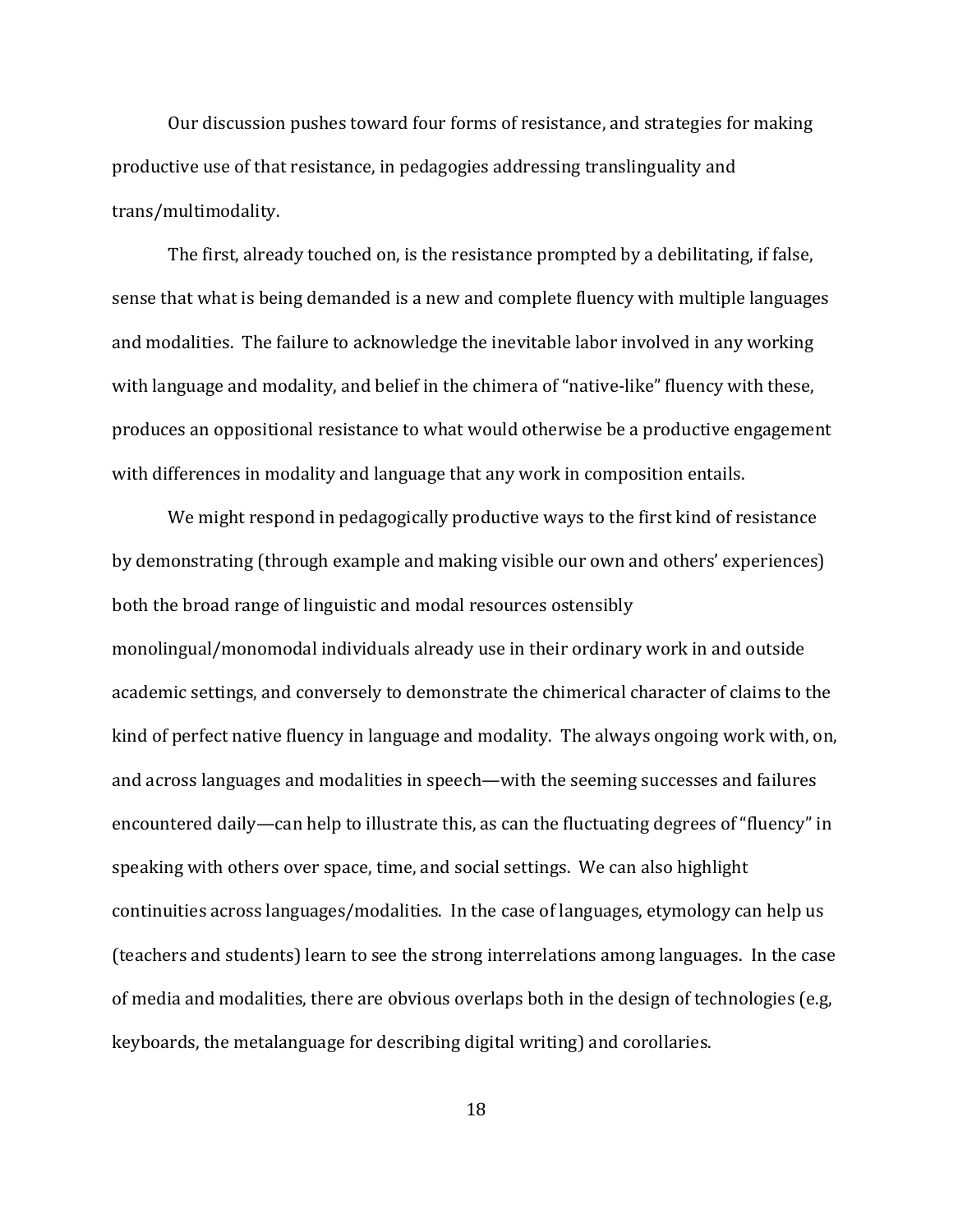Second and third forms of resistance emerge as two responses to the fetishizing of translingualism, and multimodality as new and yet, oxymoronically, outside history (in the sense of being outside human shaping). One response to these, so fetishized, is to reject them as fads, impractical and irrelevant to the ordinary needs of ordinary students and other writers (of, presumably, alphabetic print texts). Another is to embrace and even celebrate them at the theoretical level while ignoring actual work with them in practice.

Bruce brings out a concern with this kind of fetishizing in questioning the celebration of recognizable forms of translingual practice—currently identified with "codemeshing"—which threatens to render it a species of exotica to be marveled at rather than a feature of everyday language practice. And, Bruce suggests,

There may be a parallel in discussions of multimodality—a tendency to adopt a celebratory stance toward practices that dominant ideology has trained us to recognize as multimodal and to push to the background or dismiss as unduly restricted those practices that this same ideology has trained us to recognize as, well, monomodal.

**Cindy**: Yes—that's true and I often find myself doing just that! At the same time, I also see another complicating tension: on one hand, a celebratory recognition of multimodality/transmodality and, on the other hand, a push-to-thebackground/resistance to teaching certain forms of/environments for multimodality/transmodality production: like some English teachers' resistance to teaching/recognizing anything but conventional print-based word papers (which, granted, are themselves multimodal, but not in the same ways as texts created in digital environments can be).

In this comment, we see Cindy bringing out the third form of resistance: celebration (here of multimodality/transmodality), fetishized, and therefore accompanied all too readily with a rejection of the actual labor of teaching their production. The pedagogical necessity of engaging in production activities engaging with multimodality/transmodality (and,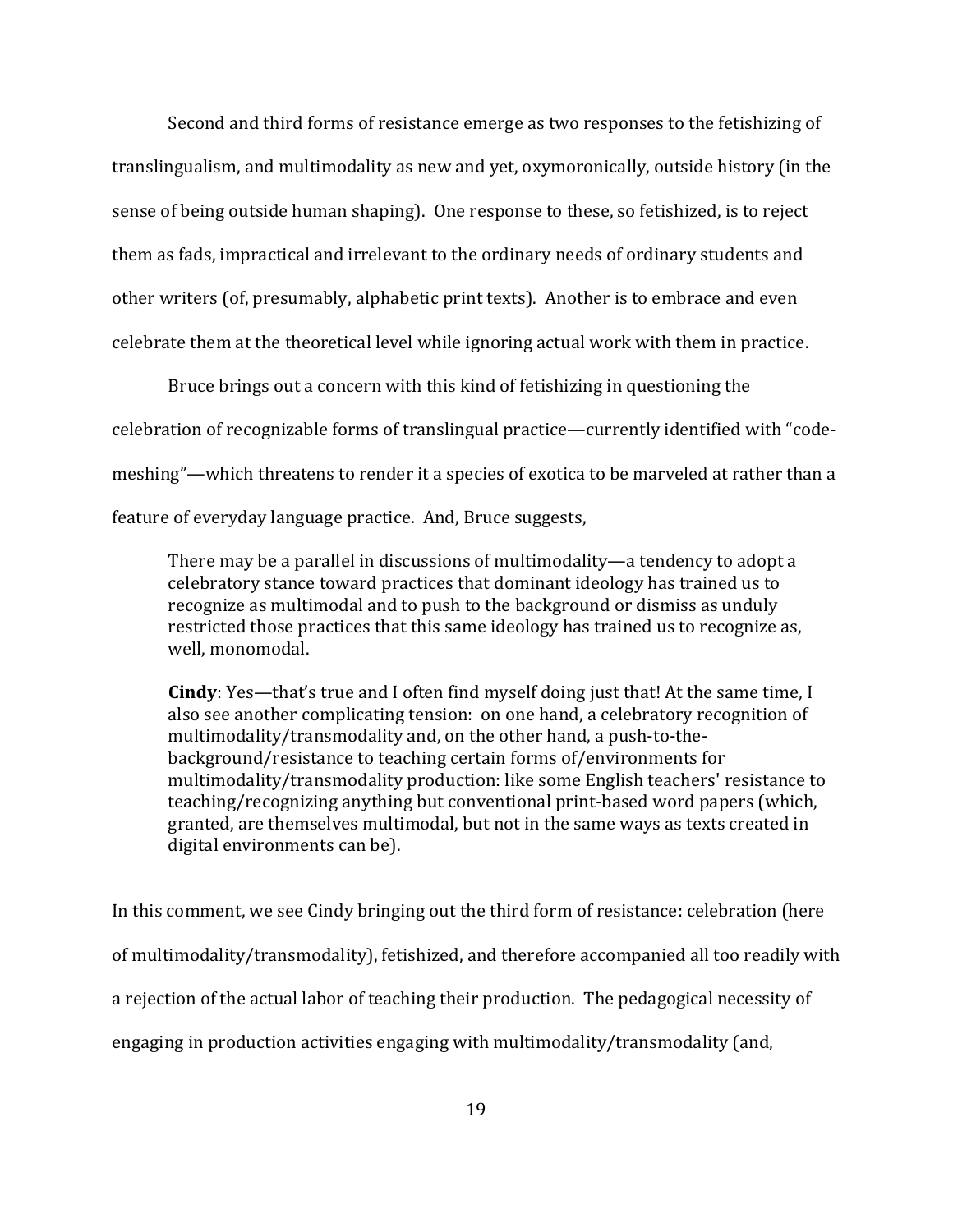presumably, translinguality) follows from this—what Bruce may be getting at in his response:

I see what you mean: while there are multimodal potentialities, and even submerged features, in any writing of traditional texts, these are overlooked or denied in how they are taught. Your point is well taken: I think we need to work simultaneously on dispositions, language/semiotic practices/modalities, and media while recognizing their ultimate inextricability from one another. If we work on just one of these (say dispositions, my bent) then we ignore the materiality of practices, making our work a mind exercise of limited or no utility; if we work just on practices and media without working on dispositions, we lose the radical transformative possibilities of the former. I tend to err in the first direction, odd for someone self-identified as a cultural materialist.

A fourth form of resistance is more directly material, in the ordinary sense of that term: the challenge of material resources (hardware, but also time, space, institutional support) for engaging in the experimentations with translingual/modal practices that both Cindy and Bruce agree are a necessary and important part of our work going forward. It may be true, as Bruce observes, that "One can acknowledge the legitimacy of the 'translingual' position while engaged in practices that appear monolingual (and vice versa), and one can acknowledge the legitimacy of the transmodal position while likewise being engaged in practices that appear from dominant perspectives to be monomodal (and vice versa)." Nonetheless, it seems crucial to work with our students on developing strategies beyond those deploying what SLMN recognizes as legitimate, so that those strategies do not effectually become understood as the only strategies (or possibilities)—especially given the low status accorded anything that doesn't fit with SLMN "norms." As Cindy observes,

I want to work within the profession to encourage more teachers not only to recognize or "acknowledge the legitimacy of the transmodal position," but also to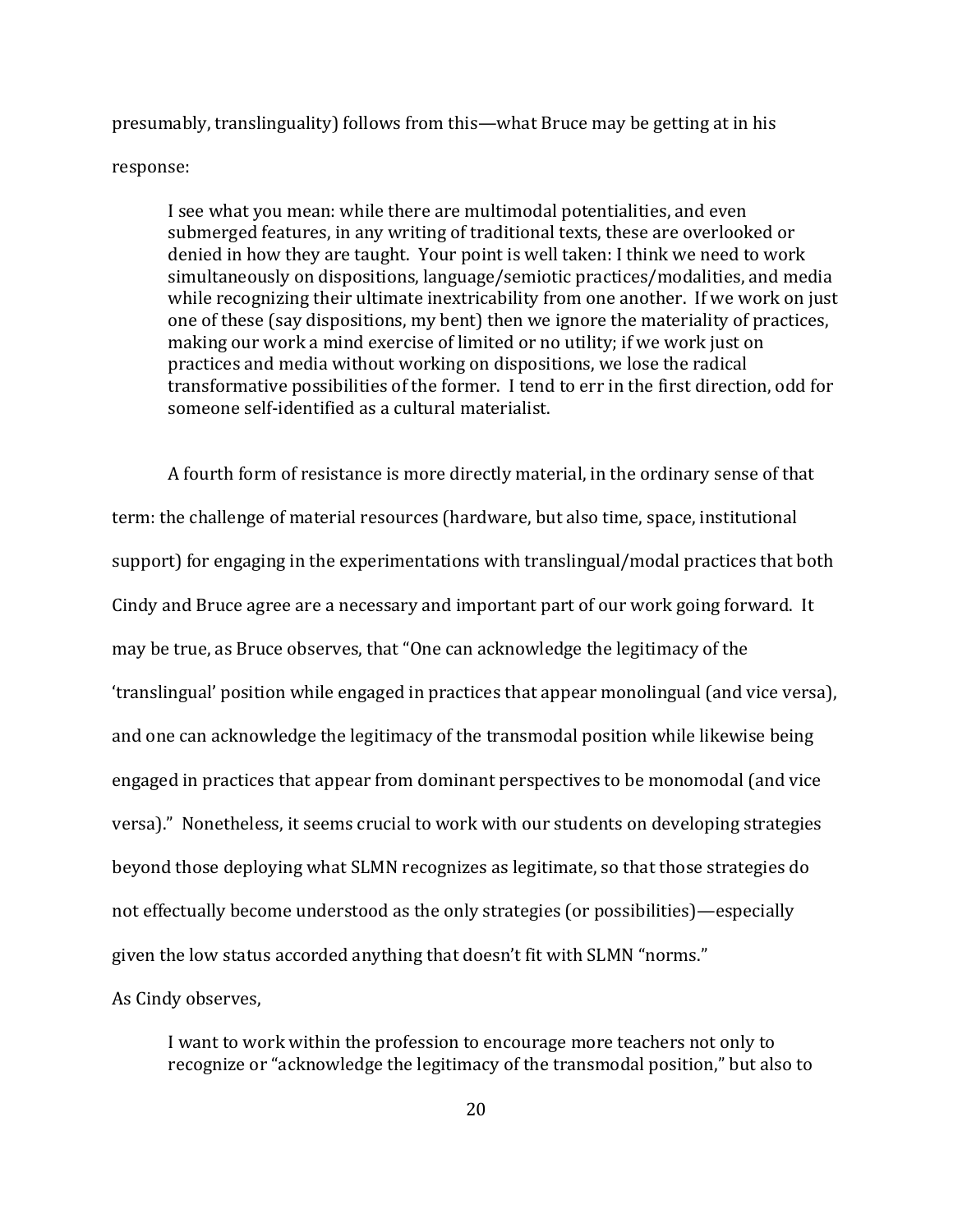encourage/experiment with/try more transmodal production, to experiment with different semiotic ways of composing meaning—and to help students do so as well.

And Bruce responds,

I wonder if this encouragement of experimentation is an argument for a pedagogical strategy: using different modalities just to say you've used them wouldn't by itself be an end, but not experimenting with them will preclude broadening what we can attempt and perhaps achieve in our compositions (defined broadly). A possible analogy: students studying "orchestration" learn at least some of the different capabilities of different instruments and try them out so they can then choose from among them (or not) [and mix them] when composing/orchestrating.

Cindy highlights the necessity of working toward such possibilities by treating

"competence" as an ongoing and collaborative achievement, what Cindy calls "truly the

hardest work from my perspective":

Getting people to try on the multi/trans perspectives—not only in thinking about making meaning and the various forms it takes, but also in producing meaning. I guess the way I generally approach such situations is to offer teachers some texts to think about from a multi/trans perspective (trying to work inductively toward a multi/trans understanding), and then to involve them in exploring such texts from a multi/trans perspective (practicing with them), and then involve them in brainstorming ways in which to practice creating/making such texts (and/or involving students in doing so).

INSTITUTIONS/HISTORIES/TRADITIONS/DISCIPLINARITIES: RE-INVENTING (VS. "INVENTING") LANGUAGE/MODALITY

Not only is there now a substantial (and growing) body of scholarship affiliated with

composition studies (and, more broadly, literacy studies) addressing questions of language

and modality; there also exist well-established research and teaching traditions,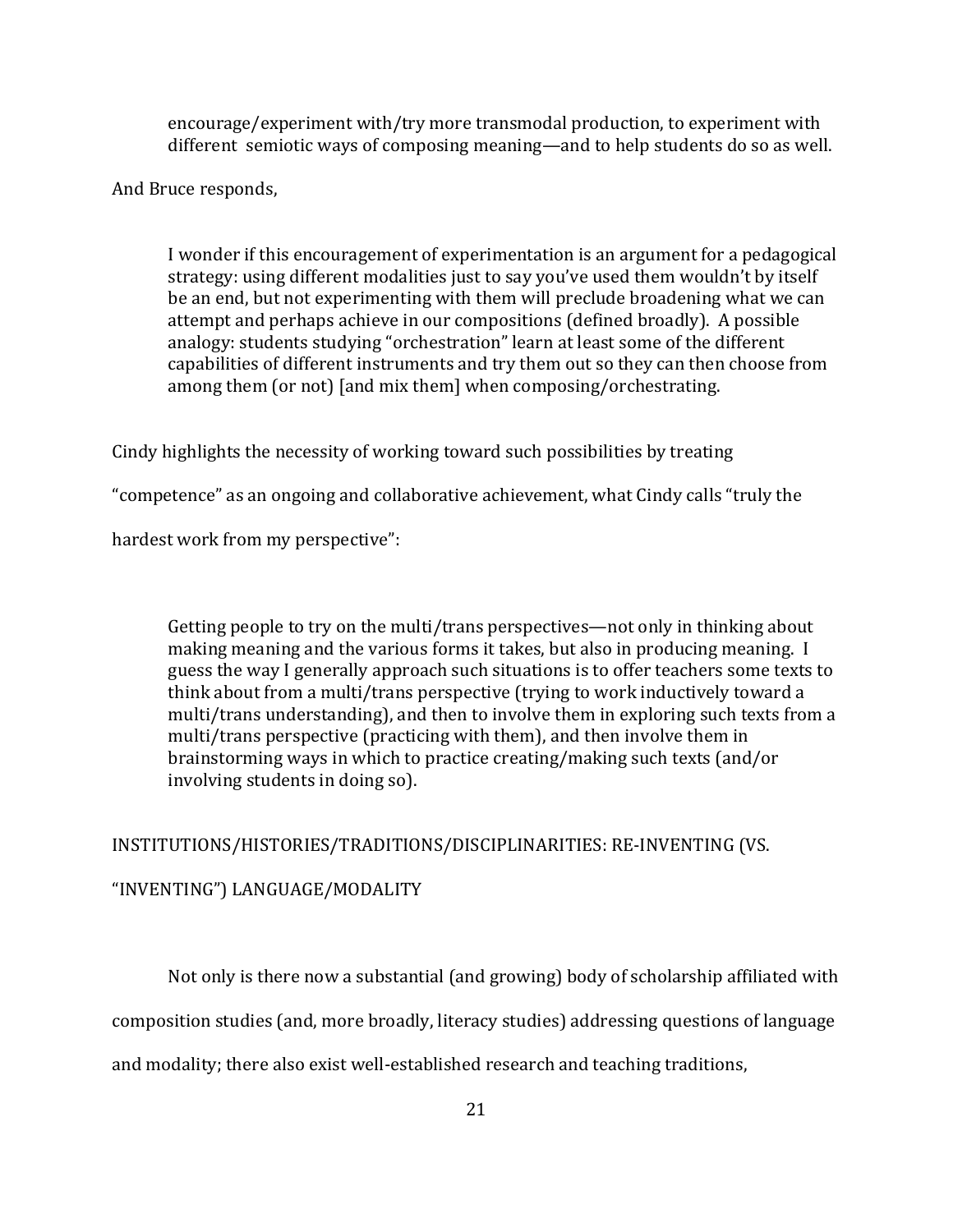represented most clearly by institutional disciplines (and, often, "departments"), devoted to the study and teaching of language, media, modalities. Here we have in mind not so much, or just, composition's recognizable institutional bedfellows (and occasional rivals) in departments of communication, education, journalism, rhetoric, and (sometimes) media studies, but also traditions of research and teaching in linguistics (applied and theoretical), specific languages (modern and not), and specific media (music, dance, theater, film, photography, graphic design, painting, sculpture, ceramics, printmaking, etc.).

In our discussions of these traditions, at least three kinds of interrelated issues

surfaced for us: issues of cross-disciplinary learning; issues of disciplinary boundaries and

integrity; and issues of material resources:

**Bruce**: Institutionally, how do we engage productively with the work of established disciplinary traditions that focus (and claim expertise) on matters of modality, medium, and language (film, music, linguistics, "speech," visual arts, graphic design, the modern languages), ....Aside from simply acknowledging work in these other disciplines, how might we operate as "sojourners" rather than "tourists" (to invoke Michael Byram's distinction, made with respect to intercultural competence) (and perhaps invite others to do the same) in the territories of these other disciplines?

**Cindy**: This is another really great question and one digital media folks in English depts. struggle with all the time—we have to talk to people in film production programs, art programs, journalism programs about what we do with composing mediated texts that is different from/the same as they do in their own programs. And in terms of scholarship, digital media compositionists are always dealing with scholarly work in new media studies, film, audio studies—much of which has outlier status in other disciplines like cultural studies, film studies, digital audio studies.

In the following, we take up each of these issues separately, while recognizing their

ineluctable interrelations.

Cross-disciplinary Learning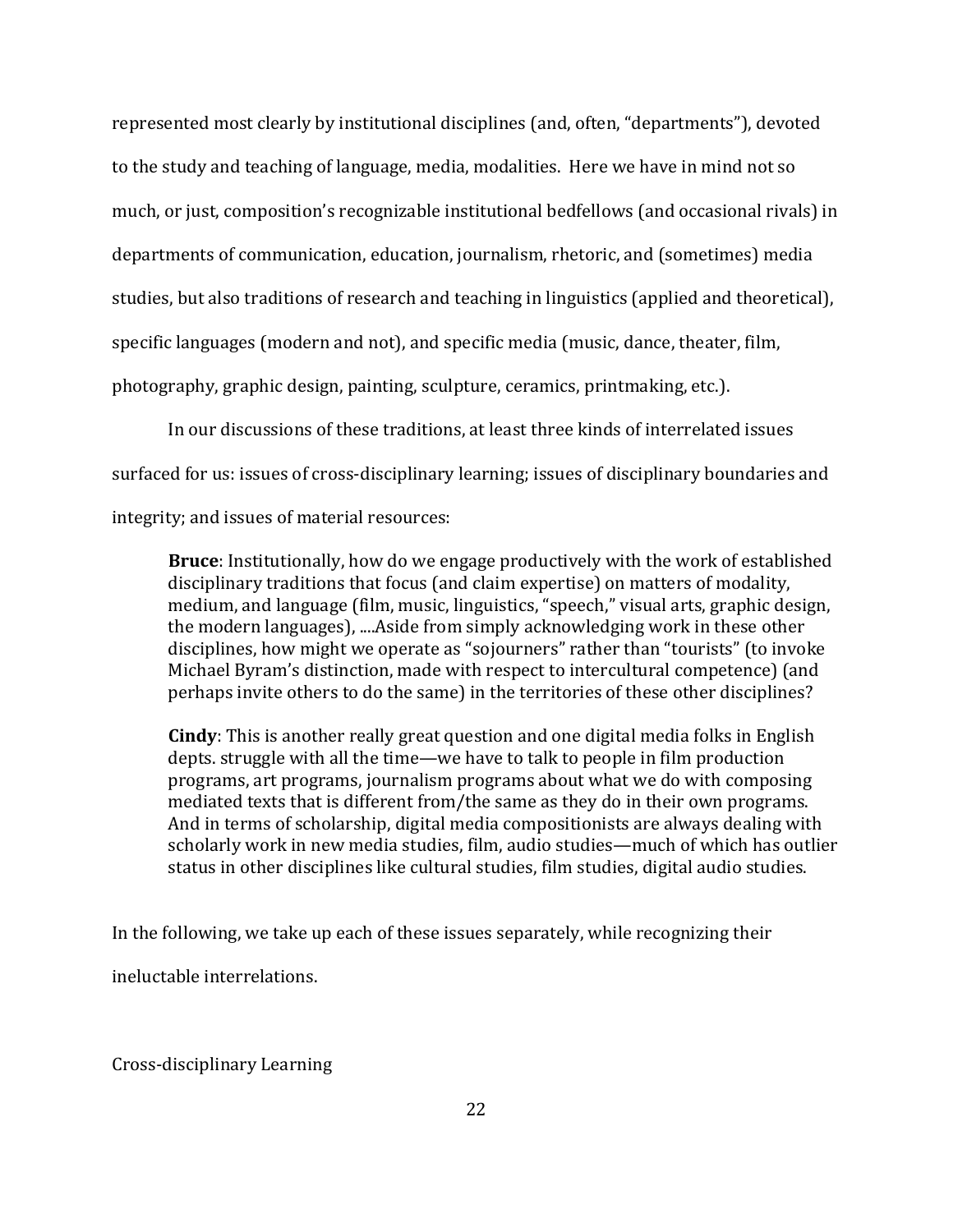Put positively, there is an almost overwhelming body of work in these "fields" that those of us in composition can and should undertake to learn from. In addition to providing insights into areas of communication not commonly recognized by composition scholarship and teaching, the assumptions and research and teaching methodologies of these other fields can at the very least provide a fresh perspective on those we think of, and practice, as our own—as simply the "norm." (For example, the challenges of musical notation give a fresh perspective on the notational practices taken as the norm in [verbal] composition, just as the question of "layout" of images brings to the fore the visuality, as it were, of texts *as* images.)

At the same time, and conversely, insofar as every disciplinary tradition ([verbal] composition included), is shaped as much by exclusions as well as inclusions, we would no want to bind ourselves to the (imagined) orthodoxies of these other traditions in reimagining the work of composing. Thus, while it would be inefficient to "reinvent the wheel" in approaching matters of linguality and modality, given the enormous corpus of scholarship and teaching on such matters in these other fields, there is the possibility of new insights to be gained from reconsidering, from the vantage point of composition's own disciplinary concerns, the significant findings and practices of these other fields. Here, as before, the notion of "competence" can stand in the way of productive engagement: instead of aiming for (individual) mastery of these disciplines, as traditionally conceived, we might instead aim at collaborating with those in these other fields, for the benefit of all, rather than attempting to either poach from or instruct and correct those in these other fields.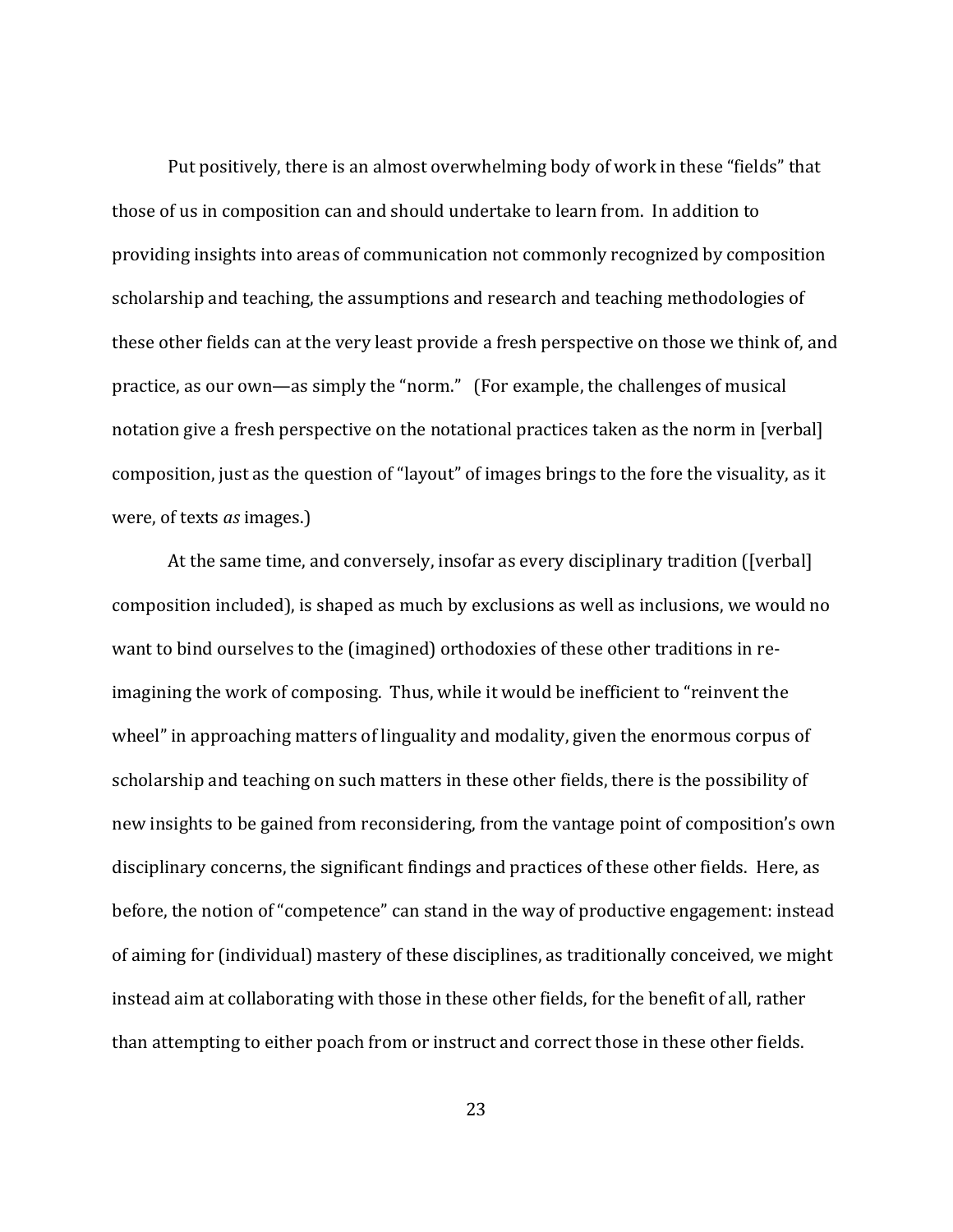Disciplinary Boundaries and Integrity

We include both "boundaries" and "integrity" in this section to signal our recognition of both the problematics of disciplinary restrictions and the inevitability and necessity of specific disciplinary commitments and "paths," as it were, and the challenge and possibility of engaging the dialectical tension between these in cross-disciplinary teaching and study. In parallel with our comments in the section above, we recognize that orthodoxies may well reign within specific disciplines that it would seem counterproductive to wholly subscribe ourselves to in the interest of "interdisciplinary" collegiality, but also that there is a need for respect (recall Royster's warning, "When") and attention to the histories underlying such orthodoxies. However, we also recognize that disciplines, especially at first pass, can seem more monumental and intransigent—more internally uniform, stable, and homogeneous—than in practice they are. $6$  So, for example, there is radical debate (in the sense of challenges to root assumptions) in the "field" of applied linguists on which Bruce has drawn. It seems paramount, in drawing on such work and working with those in these fields, to learn and learn to recognize the dynamics of such debate.

One consequence of this can be a productive re-cognition, in the sense of reacquaintance, with the governing assumptions and commitments of the discipline to which one feels most aligned, i.e. for us, "composition," despite the ongoing radical challenges to some of its key concepts (as in, what constitutes a "composition"—see Yancey—or "writing"—see George, Hesse and Selfe). For example, Bruce can attest to confronting, as distinct to composition, of the overriding pedagogical commitment (a.k.a. "imperative")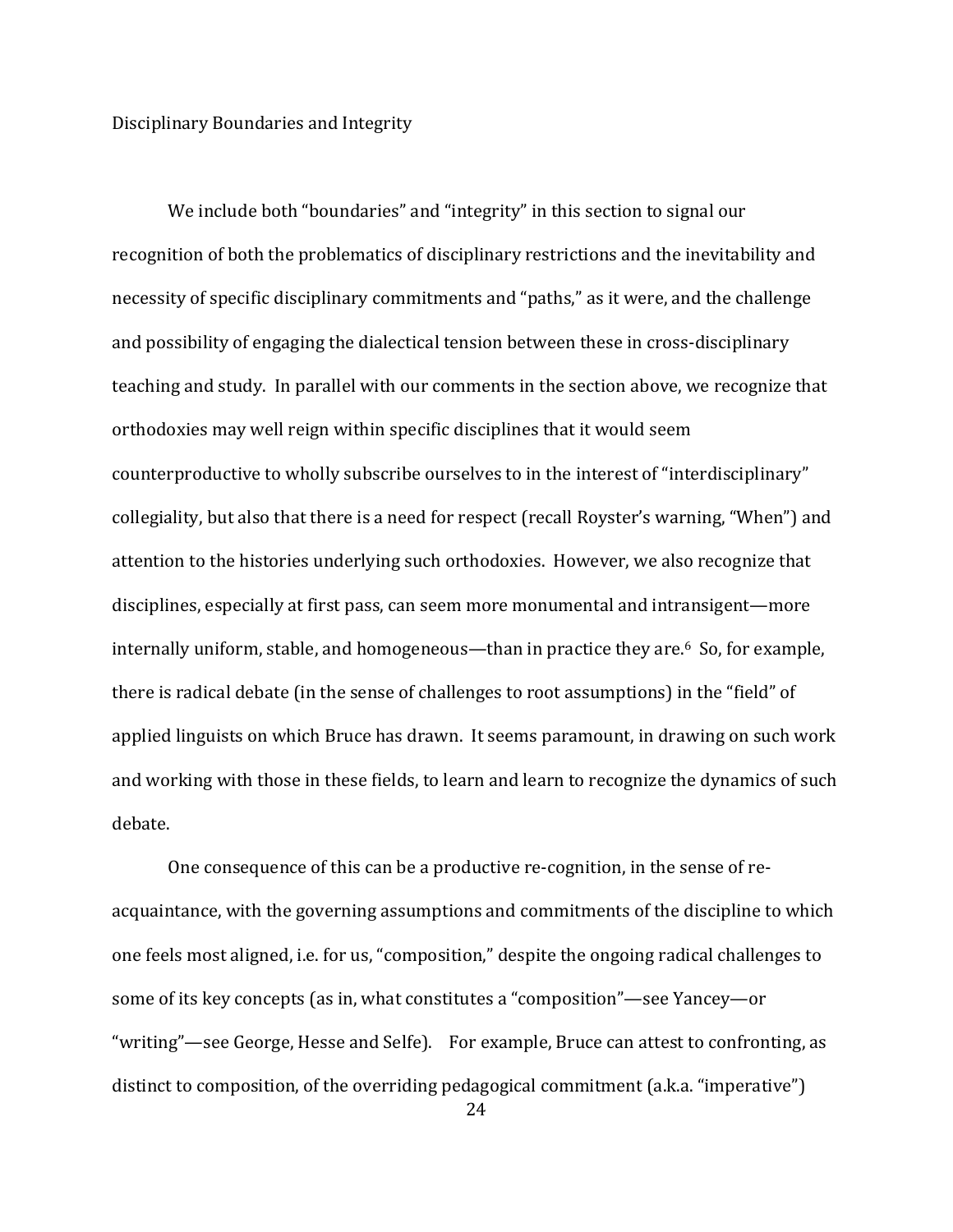driving Bruce's own analyses, a commitment that renders accounts of language practices in other disciplinary fields to appear to be missing some key element: a question not only not raised but not felt to be in need of asking). Such moments of re-cognition can support integrity of both one's "own" discipline and that of others without yielding to mere submission to the restrictions those disciplinary commitments and practices might impose.

#### Institutional/Material Working Conditions

It's easy enough to imagine working cross-disciplinarily in one's research. Indeed, most institutions regularly circulate admonitions encouraging faculty to engage in just such projects. Designing courses and curricula that engage in work that would seem to cross disciplines is quite another matter. Here, given institutional budgeting practices (e.g., departments claiming and counting FTE's generated) and the conflation of disciplinarity with departments, work that crosses disciplinary divides can quickly run aground. We can imagine two strategies by which to navigate these challenges, strategies we identify with the two competing prefixes for the work we explore here. On the one hand, by announcing one's work as "multi," and by bringing in colleagues from other (related) disciplines, as in team-taught courses, the perceived threat of poaching (students or their FTE's, courses, funding) may be dissipated. So, just as one might strategically aim at trans-languaging by first encouraging multilinguality, teachers might aim at transmodal (as well as translingual) courses by first encouraging coursework in a variety of media as conventionally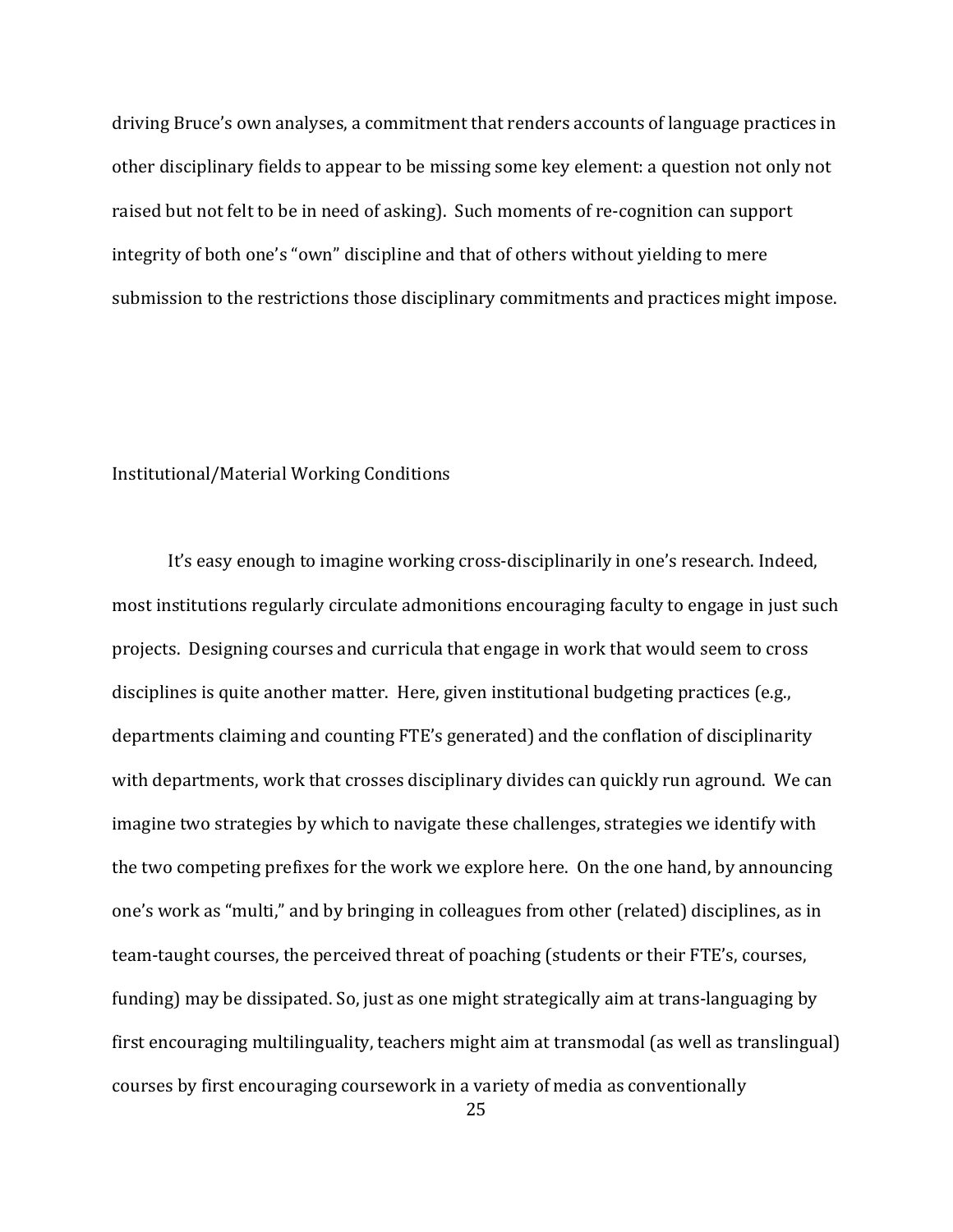understood. The danger here is the danger of achieving at best a veneer: like shallow versions of multiculturalism in which culture in the singular is replaced by a set of cultures treated as internally uniform, stable, and discrete from others. Likewise, work across language departments (French, Chinese, Spanish, etc., and English now understood *as* a language department rather than something else, despite its actual presence as yet another " modern" language) might first develop through programs requiring multilinguality—an updating of, say, work in comparative literatures and languages, and/or translation studies. And again, as the updating reference suggests, the danger is that such a strategy would reinforce monolingualist ideologies teaching languages as (again) internally uniform, stable, and discrete from others.

The "trans" strategy would directly confront the ideologies responsible for the dispersal of work in language and medium into separate "departments" by insisting on the necessity of challenging the assumptions of those ideologies from the start. Here one might contest these from the "inside"—drawing on a range of work from different language and medium/arts disciplines to challenge the assumption that these are not "proper"—i.e., do not belong—to one's own discipline. This would seem to be the strategy taken by compositionists like ourselves in pursuing our work. At the same time, one might well find and align oneself with "fellow travelers" in other disciplines pursuing analogous strategies from within their own departments. The danger here is a reinforcement, through maintenance, of existing disciplinary divides, and the parochialization of one's thought, ironically, through cutting off the benefits of working across languages/modalities/disciplines. After all, one still would be working "within" the strictures of one's own department, and academic institutions are notoriously adept at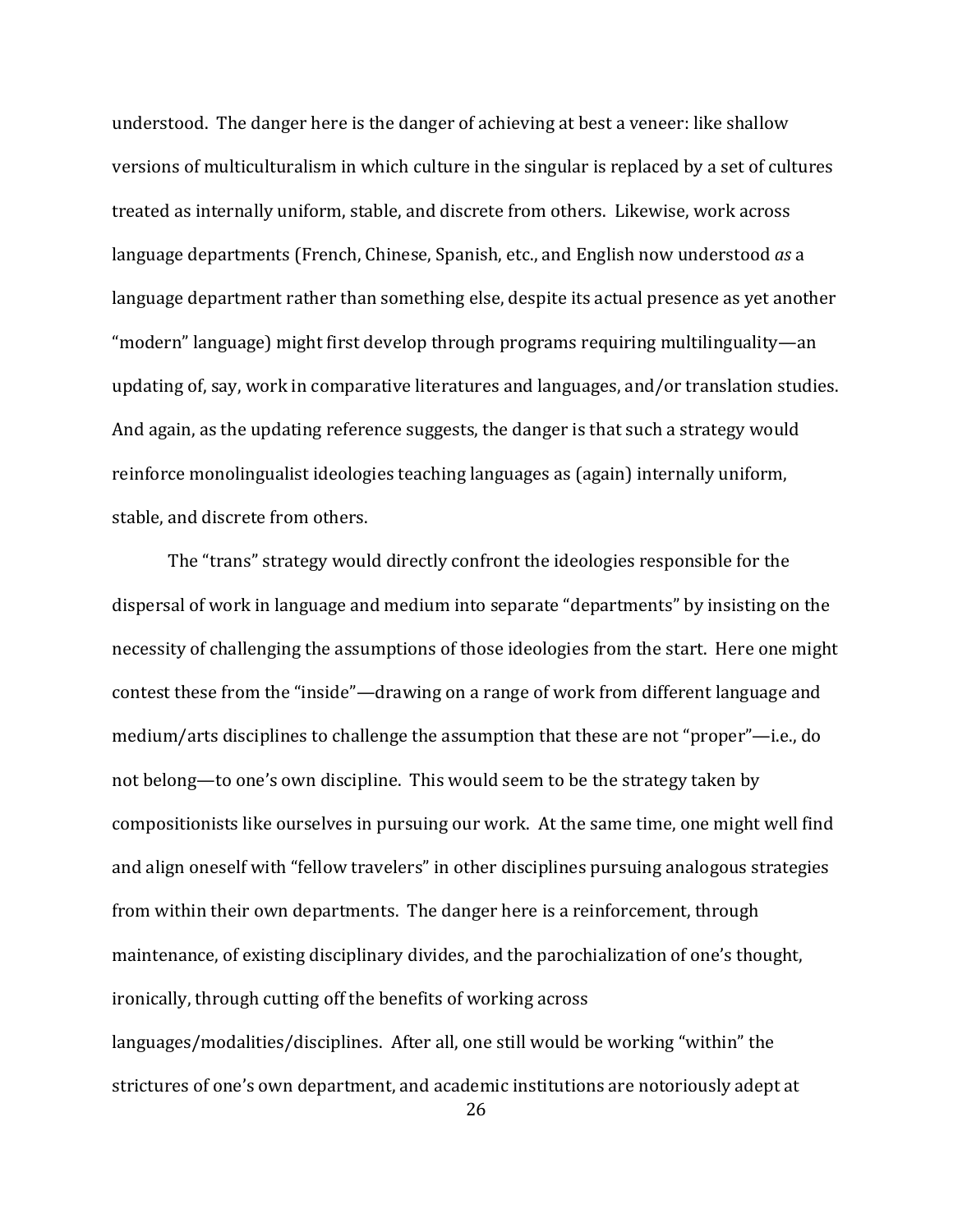accommodating, and defanging, such ventures through "horizontal" structuring: a myriad of diverse and discrete courses, programs, and departments never engaging the work of one another.

#### MAPPING DIRECTIONS FOR TRANSLINGUAL/MODAL WORK

The contours represented by the two strategies described above for undertaking translingual/modal work correlate with two tendencies we note in our own thinking and the conditions in which we work. For example, Bruce looks to work in both translinguality and transmodality to contest SMLN from within: to learn to recognize the degree to which existing (and past) practices are at odds with the ideology of SMLN (e.g., the mythic English monolingual character of the U.S.) and to recuperate the full array of practices occluded by dispositions advanced by that ideology—to see English, for example, as a language "always" in translation," and to see the monomodality of traditional alphabetic print writing as an effect of SMLN. Bruce sees this as aligned with Brian Street's recent caution that "those working with different modes [in studies of multimodality] may need ... to develop an ideological model of multimodality" ("Future" 32; see also 33).

Finally, there is a danger that we believe our own discussion, and its very framework as "dialogue," do not wholly escape: namely, that the work at which we and many others are aiming has become bifurcated: there is work on translinguality, and work on transmodality, seen as discrete areas of concern. Street refers to this danger more broadly in his recent essay on "The Future of Literacy Studies" when he observes that: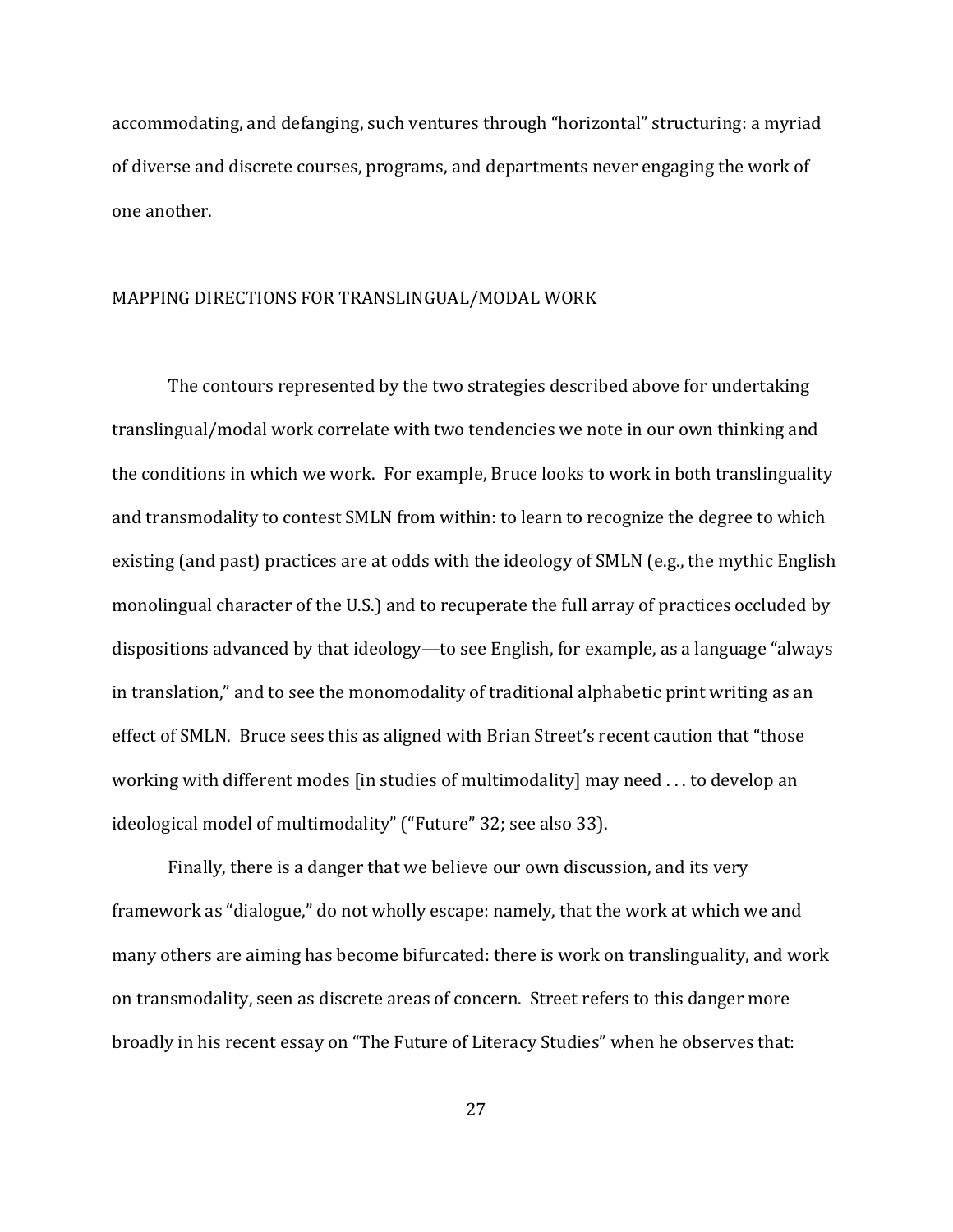there are challenging developments as those working in the frame of multimodality question the traditional dominance of language-based approaches to communication and lay out other communicative practices that need to be taken into account—visual, kinaesthetic, and so on. The implications of this will be profound and those in the field are currently struggling to come to terms with both the theoretical shift and the issue of how we label the various modes ("Future" 32).

Street's caution, ultimately, is directed at the likely tendency of dispersal: namely that "such" a shift may take us back to earlier autonomous approaches, both with respect to the view of literacy as skill and to the notion that each communicative practice has its own 'affordances' or determinations" (32). What is needed, then, are ways by which to keep the categories of analysis—including those operating in our discussion here—available for critique and revision. Our own difficulty naming our focus here in a way that recognizes the distinct character of the lines of research and teaching, on the one hand, and simultaneously the many and strong points of intersection/overlap, points to the need for and difficulty of doing so.

One clear direction going forward might then be for forums that directly address such points of intersection. These might take form in conference workshops addressing such points of intersection and ways of addressing them in our teaching and scholarship, but also in conferences and special journal issues and collections. We recognize that the prevailing tendency is to choose from one or the other of these—the Conference on Computers and Composition vs. the International Symposium on Second Language Writing, say, or *Kairos* vs. the *International Multilingual Research Journal*. There are valid reasons and respect-worthy disciplinary histories and research traditions that justify the selectivity underlying the design of such forums and venues. At the same time, like our categories, the institutions and institutional practices in which these inhere can be usefully problematized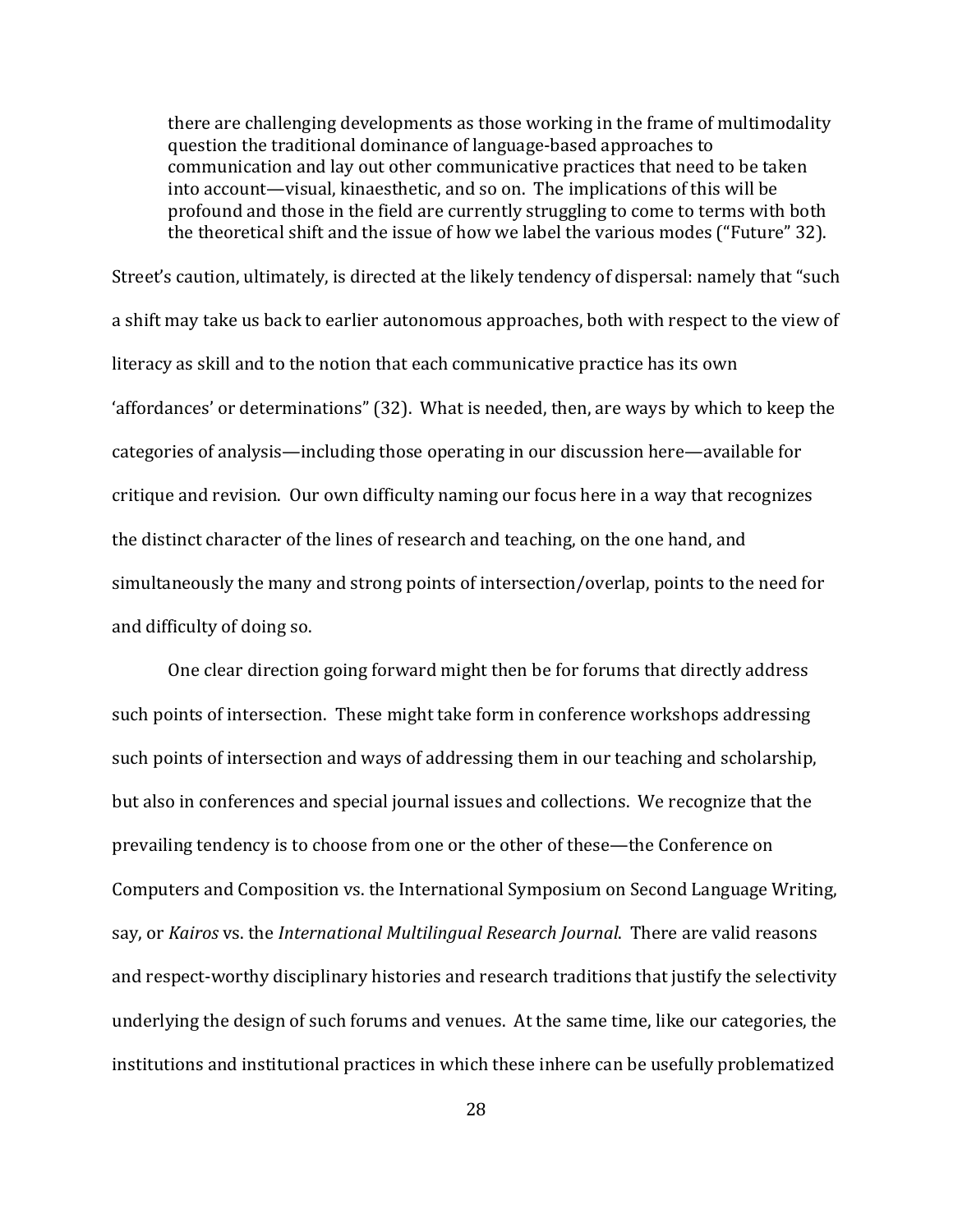and contested in the ways our dialogue here, limited as it is, has attempted. We look forward, and ask our readers to move forward, on moving beyond the boundaries set by this dialogue to question, and help provide more and better answers to, the questions of language and modality we have posed here.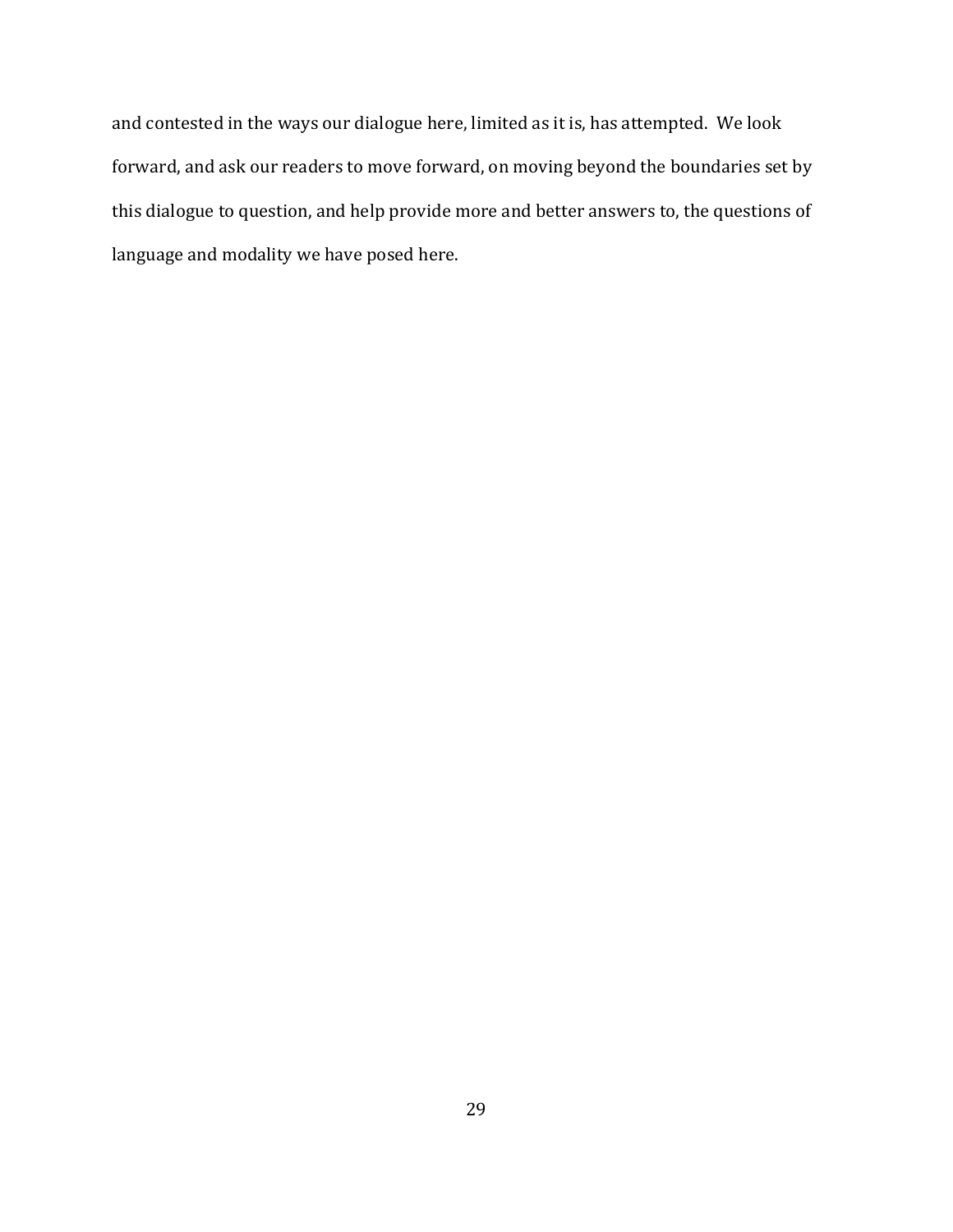**Notes** 

<sup>1</sup> Important exceptions include Cope and Kalantzis, Hawisher and Selfe, Lam, and Wang. For recent parallel efforts at rapprochement between work in New Literacy Studies and work on (especially) visual modalities, see Baynham and Prinsloo.

 $2$  There is an analogy here from the study of music: whereas traditionally the Western music score, and system of music notation, was understood to represent nothing other than the aural, musicologists have come to recognize the ways in which the score works also as a visual entity (exploited in "augenmusik" directed at performers enjoying the view of the score, and, likewise, the performance of music—including the most traditional performance traditions of Western classical music—cannot be categorized as purely aural, or visual, or tactile (recall Barthes here), or *purely* anything: hence musicologists have had to 1) come up with the neologism "musicking" (see Small) to name the conglomeration of practices that operate in any "musical event" (analogous to the concept of the "literacy event"), and 2) learn to pay attention to "listening" practices to grasp differences in the experiences of different listeners/viewers/performers with (ostensibly) the "same" piece of music or performance of it (reference), and 3) learn to attend to features even of "aurality" of significance that Western systems of musical notation have difficulty representing, e.g., "blue" notes, not to mention other ways of understanding pitch relations. Likewise, distinctions between types of music, and the legitimacy of the category "music" itself (especially to name a distinct category of cultural activity), are vulnerable to radical challenge, as studies in ethnomusicology and "popular" music have demonstrated.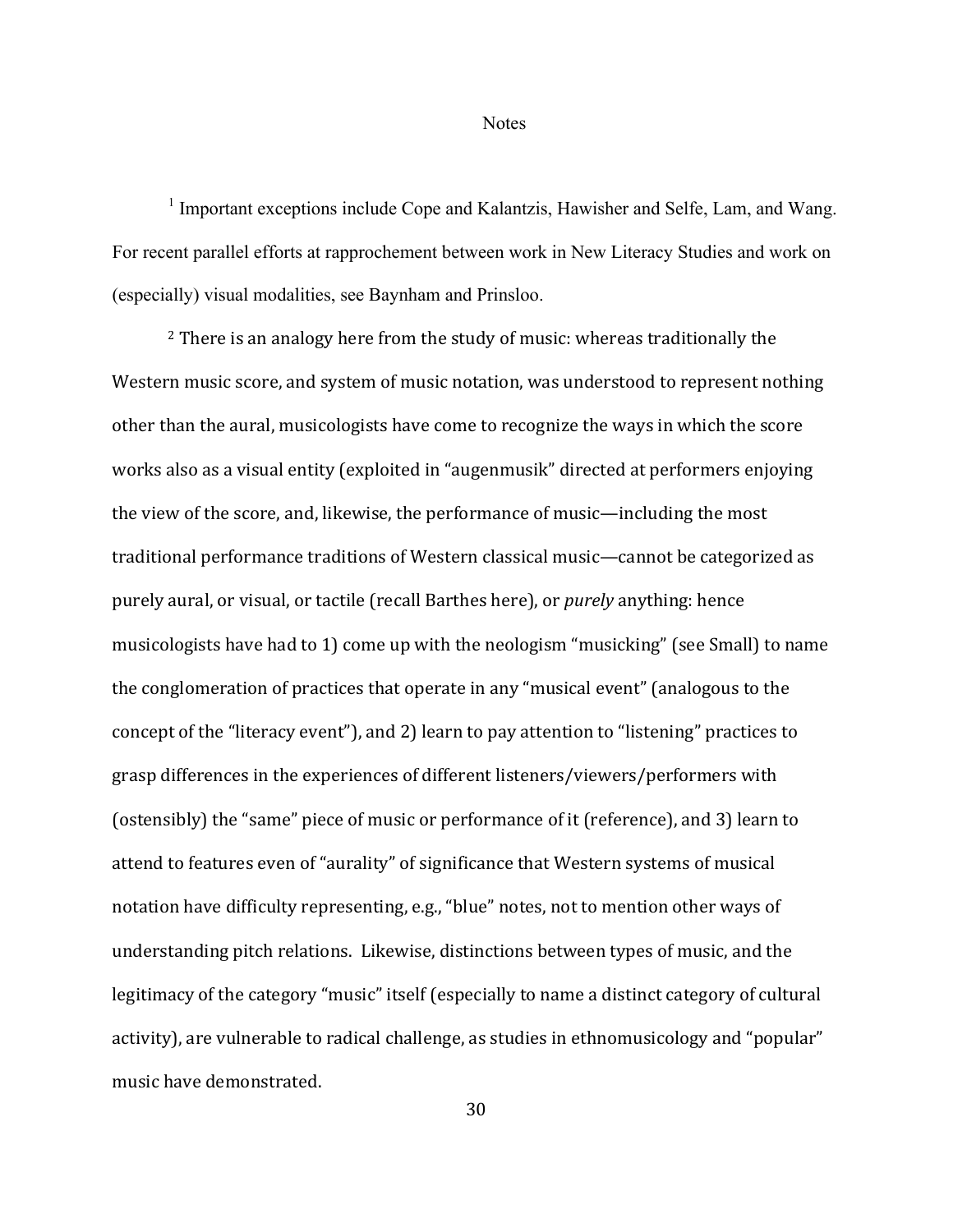$3$  The distinction between traditional notions and practices of multilinguality is a case in point: use, or mixing, of different languages does not in itself signal a break with monolingualist dispositions. Rather, interjecting the occasional French or Spanish locution into a predominantly English text may in fact reinforce such dispositions by highlighting (and capitalizing on) a monolingualist notion of languages as discrete. Likewise, predominantly alphabetic print verbal compositions that deploy the occasional image or attached audio clip may simply reinforce an "additive" or ornamental disposition toward modality. We risk this here. For discussion of a richly ambiguous example of a composition that deploys both multiple languages and images, see the discussion of student work in Canagarajah's "Multilingual Strategies." For a composition that, to our mind, is fundamentally transmodal (while addressing transmodality albeit not in such terms), see McCloud. On the complex strategies by which writers have resisted monolingualism—including the strategy of writing the "national" language by writers not "authorized" (because of social positioning) to write that language, see Yildiz.

<sup>4</sup> We recognize that labor is necessary not only to both these but also to work ostensibly distinct from these—for example, work within ostensibly monolingual settings still requires translation, as does work within ostensibly monomodal environments.

<sup>5</sup> Jacqueline Jones Royster, "When"; Krista Ratcliffe, "On Rhetorical Listening"; Bourdieu, *Language*.

6 On this point, see Bazerman 62-63.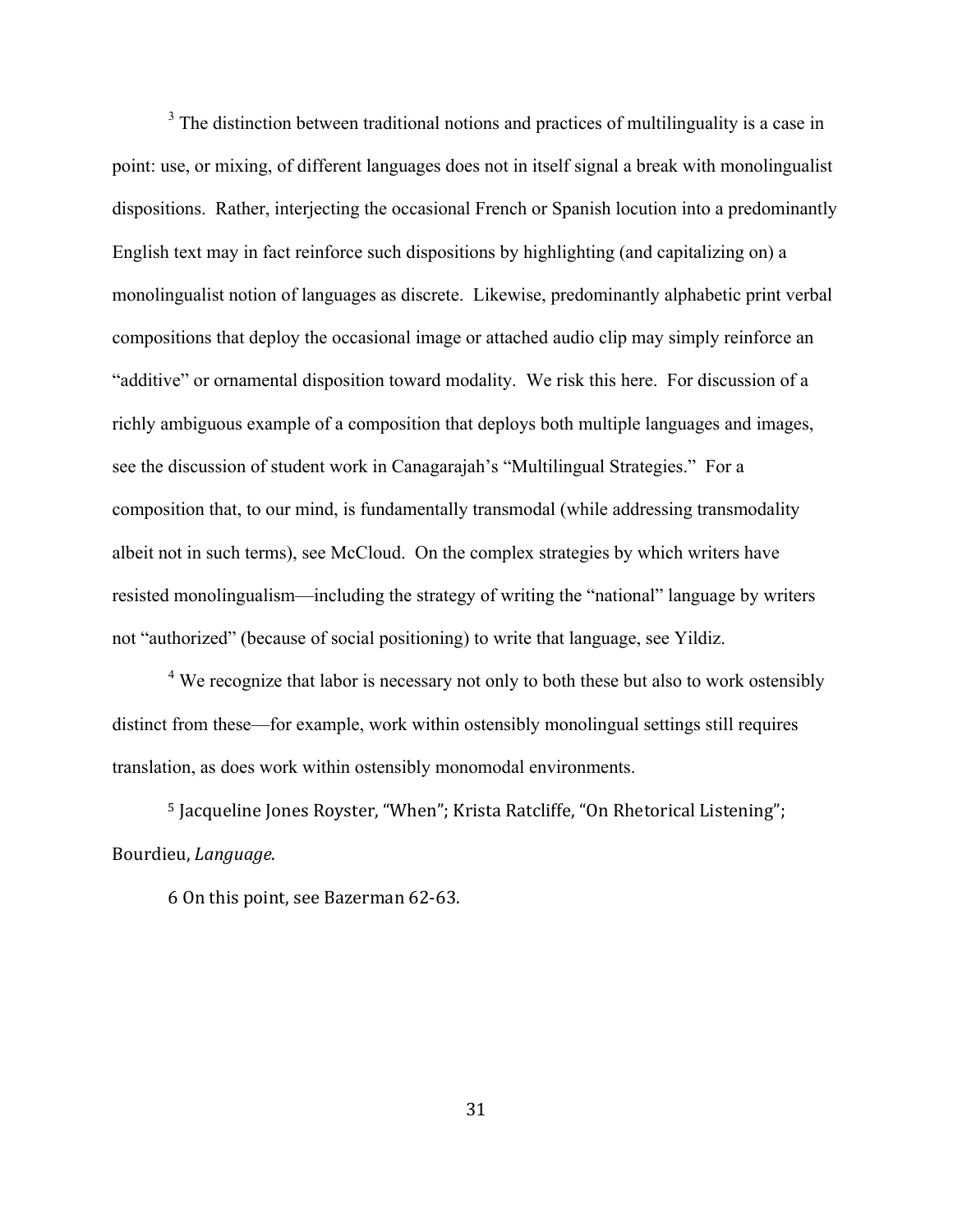#### Works Cited

- Barthes, Roland. "Musica Practica." *Image—Music—Text*. Trans. Stephen Heath. New York: Noonday, 1977.
- Bayham, Michael, and Martin Prinsloo, eds. The Future of literacy Studies. Basingstoke: Palgrave Macmillan, 2009.
- Bazerman, Charles. "From Cultural Criticism to Disciplinary Participation: Living with Powerful Words." *Writing, Teaching, and Learning in the Disciplines. Ed. Anne* Herrington and Charles Moran. New York: Modern Language Association of America, 1992. 61-68.
- Bourdieu, Pierre. *Language and Symbolic Power*. Ed. John B. Thompson. Trans. Gino Raymond and Matthew Adamson. Cambridge: Harvard UP, 1991. Print.
- Byram, Michael. *Teaching and Assessing Intercultural Communicative Competence*. Briston: Multilingual Matters, 1998.
- Canagarajah, Suresh. "Multilingual Strategies of Negotiating English: From Conversation to Writing." *JAC* 29.1-2 (2009): 17-48.
- Cope, Bill, and Mary Kalantzis, eds. *Multiliteracies: Literacy Learning and the Design of Social Futures*. London: Routledge, 2000.
- Gal, Susan, and Judith T. Irvine. "The Boundaries of Languages and Disciplines: How Ideologies Construct Difference." *Social Research* 62.4 (1995): 967-1001.
- George, Diana. "From Analysis to Design: Visual Communication in the Teaching of Writing." *College Composition and Communication* 54.1 (2002): 11–39.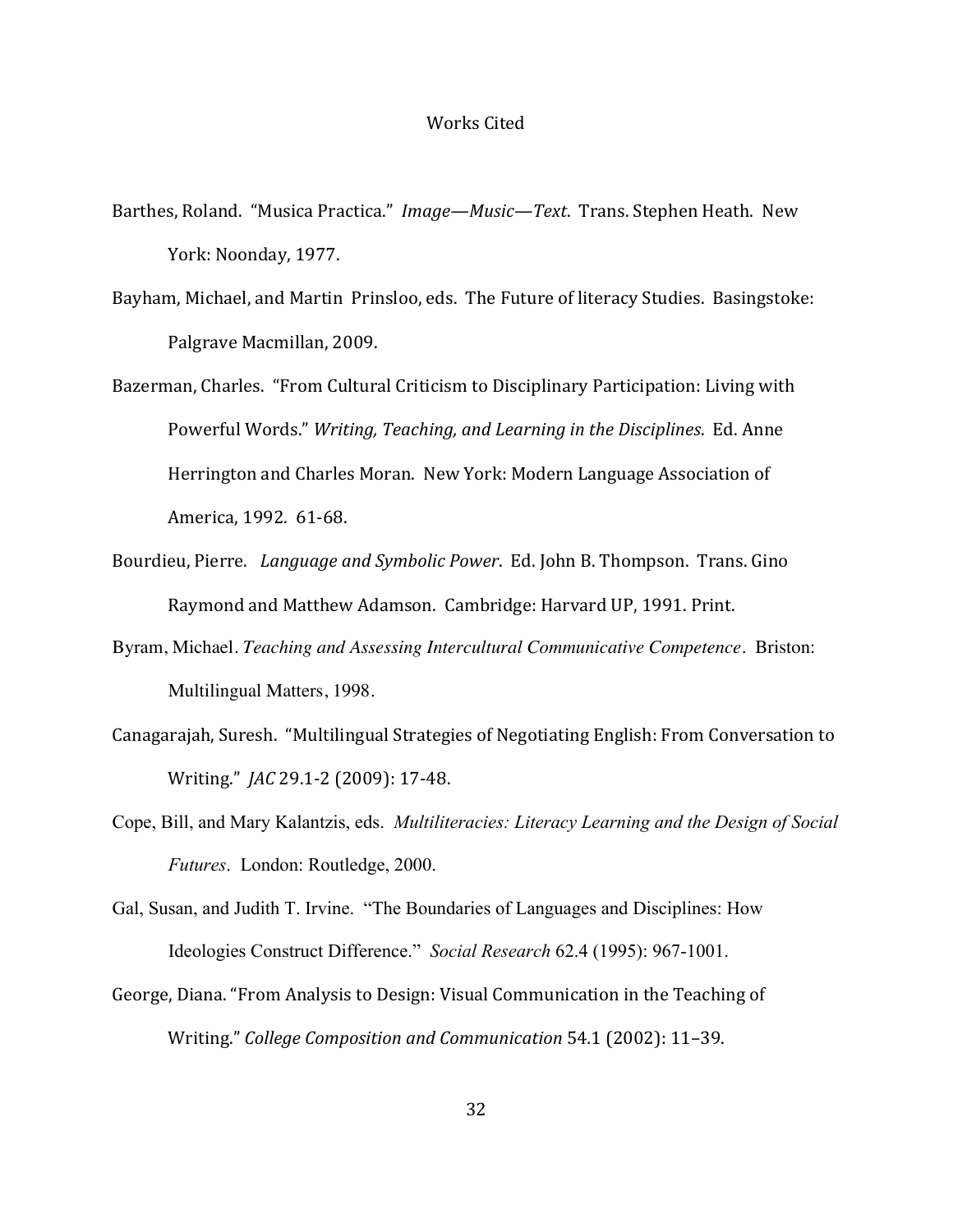- Hawisher, Gail, and Cynthia L. Selfe. "Globalization, *Guanxi*, and Agency: Designing and Redesigning the Literacies of Cyberspace." *Cross-language Relations in Composition*. Ed. Bruce Horner, Min-Zhan Lu, and Paul Kei Matsuda. Carbondale: Southern Illinois UP, 2010. 57-80.
- Hesse, Doug, and Cynthia L. Selfe. "Interchange on Cynthia L. Selfe's "The Movement of Air, the Breath of Meaning: Aurality and Multimodal Composing." *College Composition and Communication* 61.3 (2010): 602-010.
- Horner, B., Donahue, C., and NeCamp, Samantha. "Toward a Multilingual Composition Scholarship: From English Only to a Translingual Norm." *College Composition and Communication, 63 (2011): 269-300.*
- Kress, Gunther. "Multimodality." Cope and Kalantzis 182-202.
- Lam, Wan Shun Eva. "L2 Literacy and the Design of the Self: A Case Study of a Teenager Writing on the Internet." *TESOL Quarterly* 34.3 (2000)*:* 457-82.

McCloud, Scott. *Understanding Comics*. New York: William Morrow, 1994.

- Olson, David. "Writing and the Mind." Sociocultural Studies of Mind. Ed. James V. Wertsch, Pablo Del Rio, and Amelia Alvarez. New York: Cambridge UP, 1995. 95-123.
- Parakrama, Arjuna. *De-Hegemonizing Language Standards: Learning from (Post)Colonial Englishes about "English*." London: MacMillan, 1995.
- Pennycook, Alastair. "English as a Language Always in Translation." *European Journal of English Studies* 12.1 (2008): 33-47.
- Ratcliffe, Krista. "Rhetorical Listening: A Trope for Interpretive Invention and a 'Code of Cross-Cultural Conduct."" College Composition and Communication 51 (1999): 195-224.